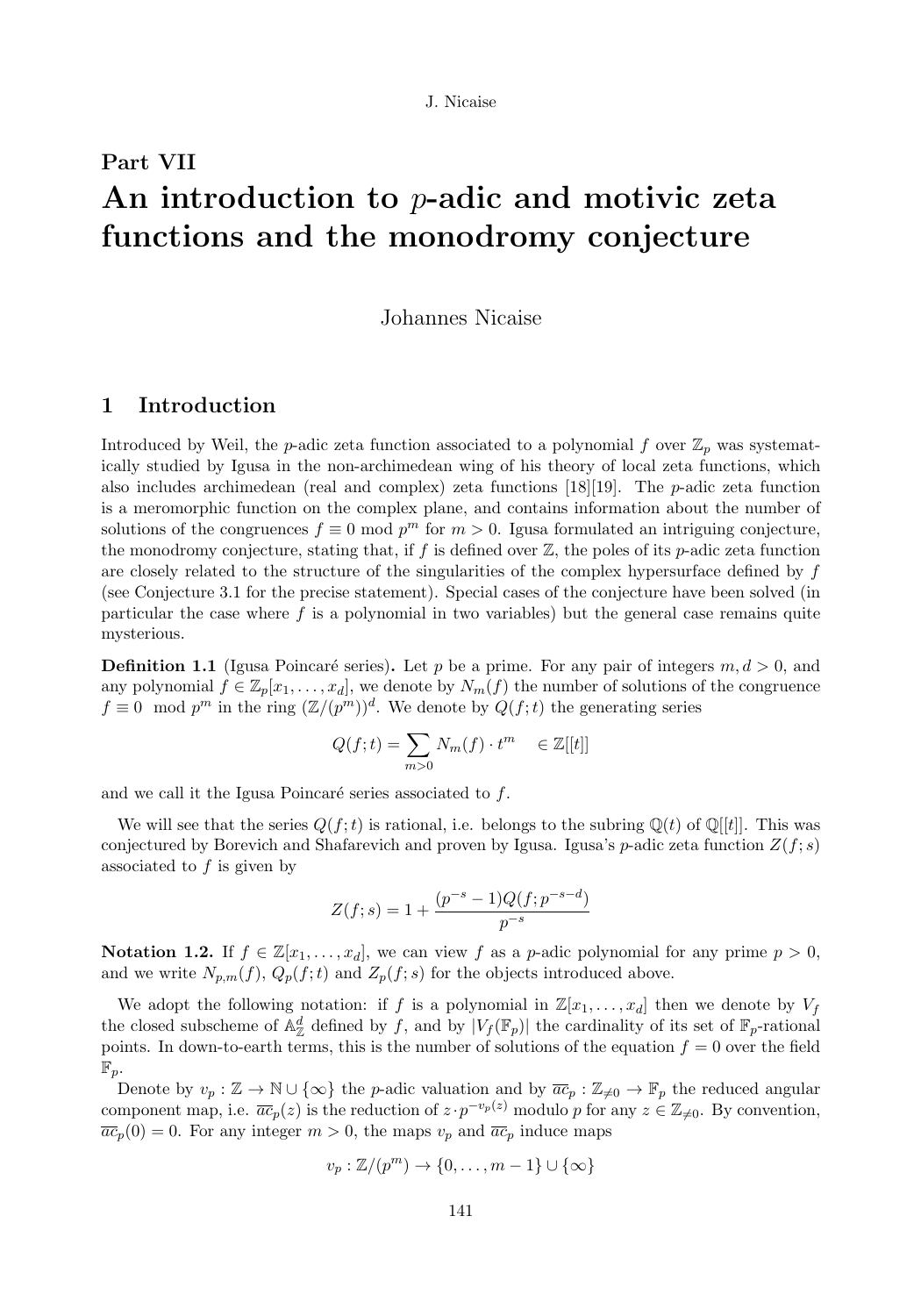and  $\overline{ac}_p : \mathbb{Z}/(p^m) \to \mathbb{F}_p$  in the obvious way, by composition with an arbitrary section  $\mathbb{Z}/(p^m) \to \mathbb{Z}$ of the projection  $\mathbb{Z} \to \mathbb{Z}/(p^m)$  which sends  $0 \in \mathbb{Z}/(p^m)$  to  $0 \in \mathbb{Z}$ .

Let us look at some basic examples of p-adic zeta functions, with  $d = 2$ . For notational convenience we write  $(x, y)$  instead of  $(x_1, x_2)$ . Consider the polynomials  $g(x, y) = y - x^2$  and  $h(x, y) = y^2 - x^3$  in  $\mathbb{Z}[x, y]$ , and fix a prime p.

It is obvious that  $N_{p,m}(g) = p^m$  for each  $m > 0$ : we can freely choose a value for x in  $\mathbb{Z}/(p^m)$ , and this choice determines y. Let us rephrase this a little bit to obtain a formula which will turn out to generalize. For any integer  $m > 0$  and any solution u of the equation  $f = 0$  in  $(\mathbb{Z}/(p^m))^2$ , there exist exactly p solutions of the equation  $f = 0$  in  $(\mathbb{Z}/(p^{m+1}))^2$  which are mapped to u under the projection  $(\mathbb{Z}/(p^{m+1}))^2 \to (\mathbb{Z}/(p^m))^2$  (choose an arbitrary lifting of the x-coordinate to  $\mathbb{Z}/(p^{m+1})$ ); this uniquely determines the y-coordinate of the lifting of  $u$ ). Therefore, we get

$$
Q_p(g;t) = \frac{|V_g(\mathbb{F}_p)|t}{1 - pt}
$$
  
\n
$$
Z_p(g;s) = p^{-2}|V_g(\mathbb{F}_p)|(p-1)\frac{p^{-1-s}}{1 - p^{-1-s}} + 1 - p^{-2}|V_g(\mathbb{F}_p)|
$$

We have  $|V_q(\mathbb{F}_p)| = p$ .

The polynomial  $h(x, y)$  is more tricky. We exclude the case  $p = 3$ . Fix an integer  $m > 0$ . Choose a value a for x in  $\mathbb{Z}/(p^m)$ . The equation  $y^3 = a^2$  has a solution in  $\mathbb{Z}/(p^m)$  iff

- 1.  $2v_p(a) \geq m$ , or
- 2.  $2v_p(a) < m$ ,  $v_p(a)$  is divisible by 3, and  $\overline{ac}_p(a^2)$  is a cube in  $\mathbb{F}_p$ .

In the first case, we can take for y any element b in  $\mathbb{Z}/(p^m)$  with  $3v_p(b) \geq m$ . In the second case, we put  $\omega = v_p(a)/3$ . For any solution  $\bar{b}$  of the equation  $y^3 - \overline{ac}_p(a^2) = 0$  in  $\mathbb{F}_p$ , there exists an element  $b_0$  in  $\mathbb{Z}/(p^m)$  such that  $\overline{ac}_p(b_0) = \overline{b}$  and such that the set of all solutions b of the equation  $y^3 - a^2 = 0$  in  $\mathbb{Z}/(p^m)$  with  $\overline{ac}_p(b) = \overline{b}$  is given by the coset

$$
b_0 + p^{m-4\omega} \cdot \mathbb{Z}/(p^m)
$$

Direct computation yields

$$
Q_p(h;t) = \frac{|V_h(\mathbb{F}_p)|t + p(p-1)t^2 + (p-1)p^6t^6 - p^8t^7}{(1 - pt)(1 - p^7t^6)}
$$
  

$$
Z_p(h;s) = 1 + \frac{(p^{-s} - 1)(p^{-2}|V_h(\mathbb{F}_p)| + (p-1)p^{-s-3} + (p-1)p^{-5s-6} - p^{-6s-6})}{(1 - p^{-s-1})(1 - p^{-6s-5})}
$$

and we have  $|V_h(\mathbb{F}_p)| = p$ . We leave the case  $p = 3$  as an exercise to the reader.

These examples illustrate some general phenomena. If f is a polynomial in  $\mathbb{Z}[x_1, \ldots, x_d]$  and p is a prime such that p does not divide f and such that the equation  $f = 0$  defines a smooth subvariety of the affine space  $\mathbb{A}^d_{\mathbb{F}_p}$ , we have

$$
Q_p(f;t) = \frac{|V_f(\mathbb{F}_p)|t}{1 - p^{d-1}t}
$$
  
\n
$$
Z_p(f;s) = p^{-d}|V_f(\mathbb{F}_p)|(p-1)\frac{p^{-1-s}}{1 - p^{-1-s}} + 1 - p^{-d}|V_f(\mathbb{F}_p)|
$$

In fact, one can show that for any  $m > 0$  and any solution u of the equation  $f = 0$  in  $(\mathbb{Z}/(p^m))^d$ , there exist exactly  $p^{d-1}$  solutions of the equation  $f = 0$  in  $(\mathbb{Z}/(p^{m+1}))^d$  which are mapped to u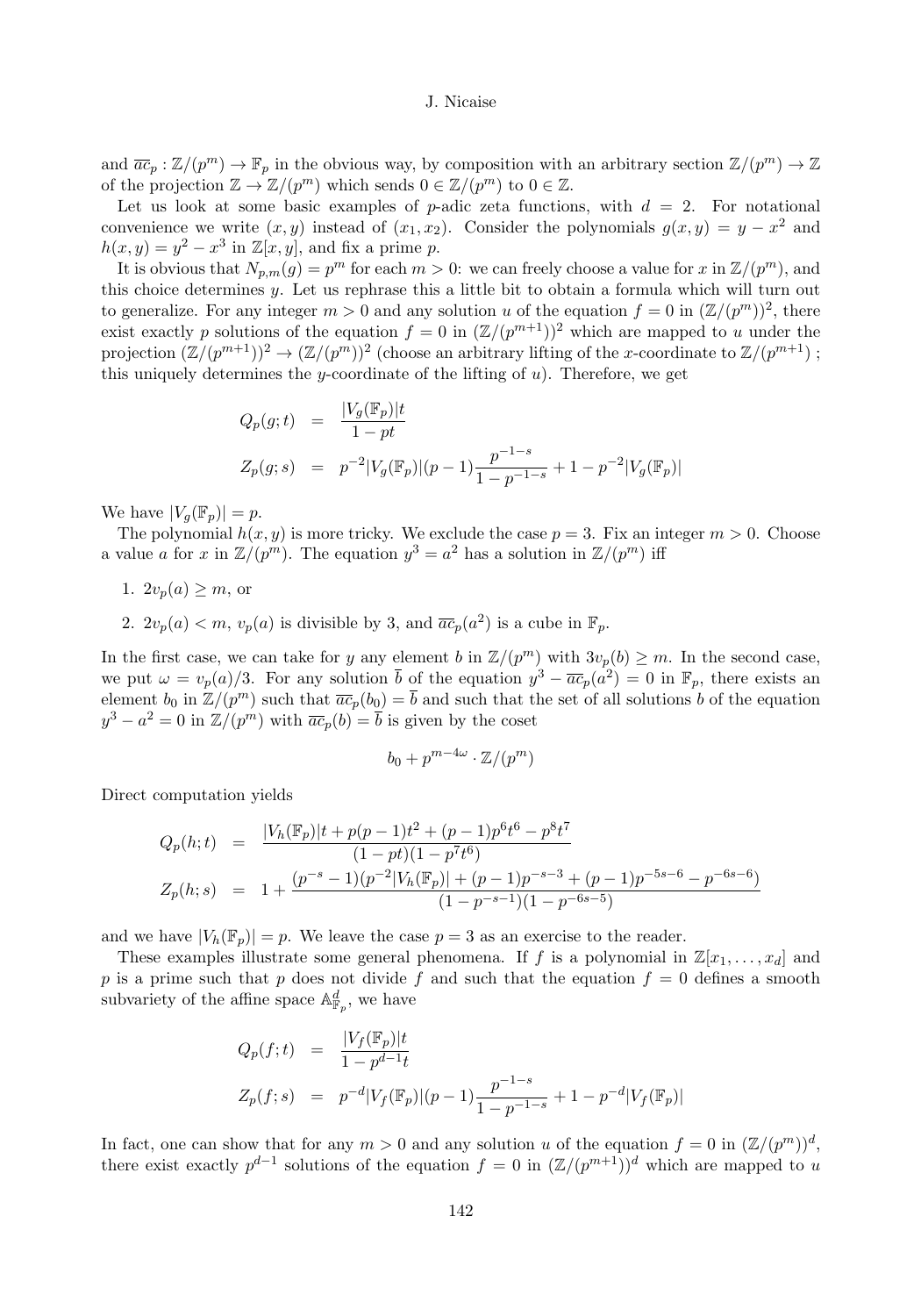under the projection  $(\mathbb{Z}/(p^{m+1}))^d \to (\mathbb{Z}/(p^m))^d$ . For  $d=1$  this statement is well-known as Hensel's Lemma. So in the smooth case, Igusa's zeta function is easy to compute (provided you know the number  $|V_f(\mathbb{F}_p)|$ , that is!) and only has the so-called trivial poles  $s \in \{1 + (2\pi i / \ln p)\mathbb{Z}\}\)$ , each with multiplicity one.

If the equation  $f = 0$  defines a smooth subvariety in  $\mathbb{A}_{\mathbb{C}}^d$ , then the equation  $f = 0$  also defines a smooth subvariety in  $\mathbb{A}^d_{\mathbb{F}_p}$ , for  $p \gg 0$ . So we see that in this case, the set of poles of  $Z_p(f; s)$  is  $\{1+(2\pi i/\ln p)\mathbb{Z}\}\$ for  $p\gg 0$ . This is a (very) special case of Igusa's Monodromy Conjecture. If the closed subscheme of  $\mathbb{A}_{\mathbb{C}}^d$  defined by f is not smooth (as in our second example), the behaviour of the p-adic zeta function is much harder to control. According to the Monodromy Conjecture, part of this behaviour can be described by analyzing the singularities of the complex hypersurface defined by  $f$ . A powerful method to compute the  $p$ -adic zeta function is taking an embedded resolution of singularities for f, which essentially reduces the computation to the case where  $f$  is a monomial; see Section 2.4.

A second observation is that our examples show a certain uniformity in  $p$ . For fixed  $f$ , there exist algebraic varieties  $V_1, \ldots, V_r$  defined over Z and rational functions  $G_1, \ldots, G_r$  in  $\mathbb{Q}(u, v)$  of the form

$$
G_i(u,v) = \prod_{j=1}^{n_i} \frac{u^{-a_{i,j}} v^{b_{i,j}}}{1 - u^{-a_{i,j}} v^{b_{i,j}}}
$$

with  $a_{i,j}, b_{i,j} \in \mathbb{Z}_{>0}$  such that for  $p \gg 0$ ,

$$
Z_p(f;s) = p^{-d} \sum_{i=1}^r |V_i(\mathbb{F}_p)| G_i(p, p^{-s})
$$

This is also a general phenomenon: as we will see, there exists a "universal" zeta function  $Z_{mot}(f; s)$ associated to  $f$ , which is built from algebraic varieties and specializes to the  $p$ -adic zeta function for  $p \gg 0$  (Theorem 5.5). This zeta function is the so-called motivic zeta function of f.

## Further reading.

The basic references for the theory of  $p$ -adic zeta functions (Sections 2 and 3) are [19] and [8]. For more background on the motivic side of the story (Sections 4 and 5) we refer to [13][27][43].

# Acknowledgements

I would like to thank the referee for his careful reading of the paper.

# 2 Generalities on  $p$ -adic zeta functions

# 2.1 Definitions

Throughout Sections 2 and 3, we fix the following notations: K is a p-adic field (i.e. a finite extension of  $\mathbb{Q}_p$  for some prime p), R its ring of integers, P the maximal ideal of R, and  $k = R/P$ the residue field. We fix a generator  $\pi$  of P, and we denote the cardinality of k by q.

We denote by  $v(\cdot)$  the discrete ( $\pi$ -adic) valuation on K, and we put  $|z|_K = q^{-v(z)}$  for  $z \in K^*$ . We denote by  $ac(z)$  the angular component  $z \cdot \pi^{-v(z)}$  of  $z \in K^*$ ; it is an element of the group of units  $R^*$ . We put  $|0|_K = 0$  and  $ac(0) = 0$ . The absolute value  $|\cdot|_K$  defines a topology on K and turns it into a locally compact field. We denote by  $\mu$  the Haar measure on R, with the usual normalization  $\mu(R) = 1$ . By abuse of notation, we also denote by  $\mu$  the product measure on the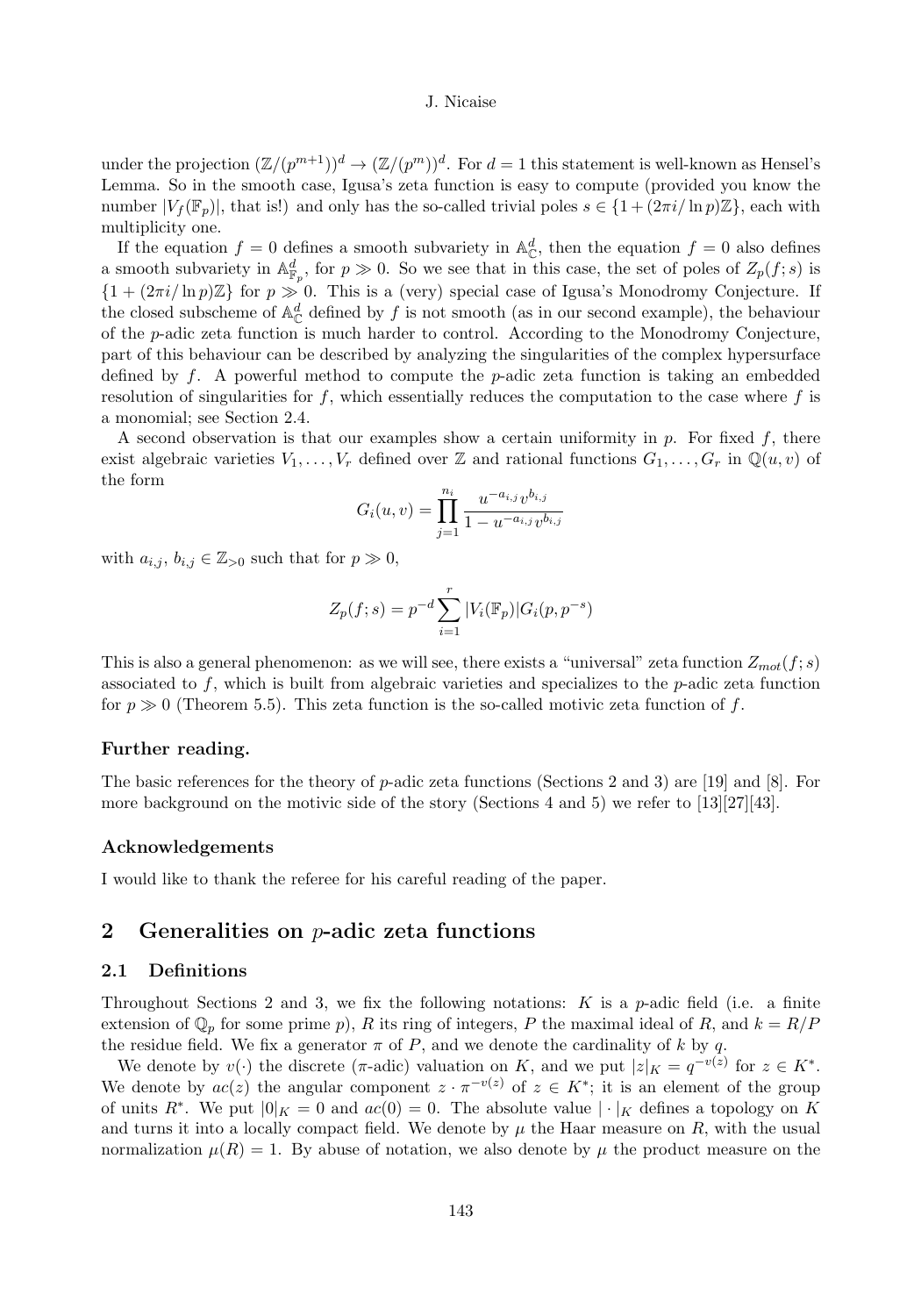cartesian powers  $K^d$  of K. If S is a set, we denote its cardinality by  $|S|$ . For any complex number  $\alpha$ , we denote its real part by  $\Re(\alpha)$ .

Let  $\tilde{x} = (x_1, \ldots, x_d)$  be a tuple of coordinates, and let f be a polynomial in  $K[\tilde{x}]$ . Let  $\Phi : K^d \to \mathbb{C}$ be a Schwartz-Bruhat function, i.e. a locally constant function with compact support, and let  $\chi: R^* \to \mathbb{C}^*$  be a character of  $R^*$ , i.e. a group homomorphism with finite image. We put  $\chi(0) = 0$ . We'll denote the trivial character by  $\chi_{triv}$ .

**Definition 2.1** (Igusa zeta function). The Igusa zeta function associated to the triple  $(f, \chi, \Phi)$  is defined by

$$
Z(f, \chi, \Phi; s) = \int_{K^d} \Phi \cdot (\chi \circ ac)(f) \cdot |f|_K^s d\mu
$$

for  $s \in \mathbb{C}$  with  $\Re(s) > 0$ .

If  $\Phi$  is the characteristic function  $\mathbf{1}_{R^d}$  of  $R^d$ , or if  $\chi$  is the trivial character  $\chi_{triv}$ , we'll omit Φ, resp.  $\chi$ , from the notation. For instance, we write  $Z(f; s)$  instead of  $Z(f, \chi_{triv}, \mathbf{1}_{R^d}; s)$ . It is often convenient to introduce a new variable  $t = q^{-s}$ ; then  $Z(f, \chi, \Phi; s)$  is a power series in t with coefficients in  $\mathbb C$  which converges for  $|t| < 1$ . Observe that  $Z(f, \chi, \Phi; s)$  only depends on s modulo  $(2\pi i/\ln q)\mathbb{Z}$ .

The definition of  $Z(f, \chi, \Phi; s)$  depends on the choice of the uniformizer  $\pi$  (through the angular component  $ac(\cdot)$ ). Following Igusa [19, 8.2], it is more natural to consider

$$
Z(f,\cdot,\Phi;\cdot)
$$

as a function on the complex analytic space  $\Omega(K^*)$  of quasi-characters  $\omega$  of  $K^*$  (continuous group homomorphisms  $K^* \to \mathbb{C}^*$ ). We will not use this point of view in this article.

#### 2.2 *p*-adic cylinders

Now we introduce the notion of a cylinder in  $R^d$ . Elementary as it may be, it will play a central role in the construction of the motivic measure in Section 4.4.

**Definition 2.2** (Cylinder). We consider, for each  $m \geq 0$ , the natural projection

$$
\pi_m: R^d \to (R/P^{m+1})^d
$$

If S is a subset of  $(R/P^{m+1})^d$ , we call the subset  $(\pi_m)^{-1}(S)$  of  $R^d$  the cylinder over S.

We say that a subset C of  $R^d$  is a cylinder if it is the cylinder over  $\pi_m(C)$  for some  $m \geq 0$ .

**Lemma 2.3.** For any cylinder C in  $\mathbb{R}^d$ , the series  $(q^{-d(m+1)}|\pi_m(C)|)_{m\geq 0}$  is constant for  $m \gg 0$ , and its limit is equal to the Haar measure of C.

More precisely, if we choose  $m_0 \geq 0$  such that C is the cylinder over  $\pi_{m_0}(C)$ , then for  $m \geq m_0$ we have

$$
q^{-d(m+1)}|\pi_m(C)| = q^{-d(m_0+1)}|\pi_{m_0}(C)| = \mu(C)
$$

*Proof.* For  $m \geq m_0$ , C can be written as a disjoint union

$$
C = \bigsqcup_{a \in \pi_m(C)} (a + (P^{m+1}R)^d)
$$

By translation invariance of the Haar measure and the fact that  $(P^{m+1}R)^d$  has measure  $q^{-(m+1)d}$ , the measure of  $C$  equals

$$
q^{-(m+1)d}|\pi_m(C)|
$$

 $\Box$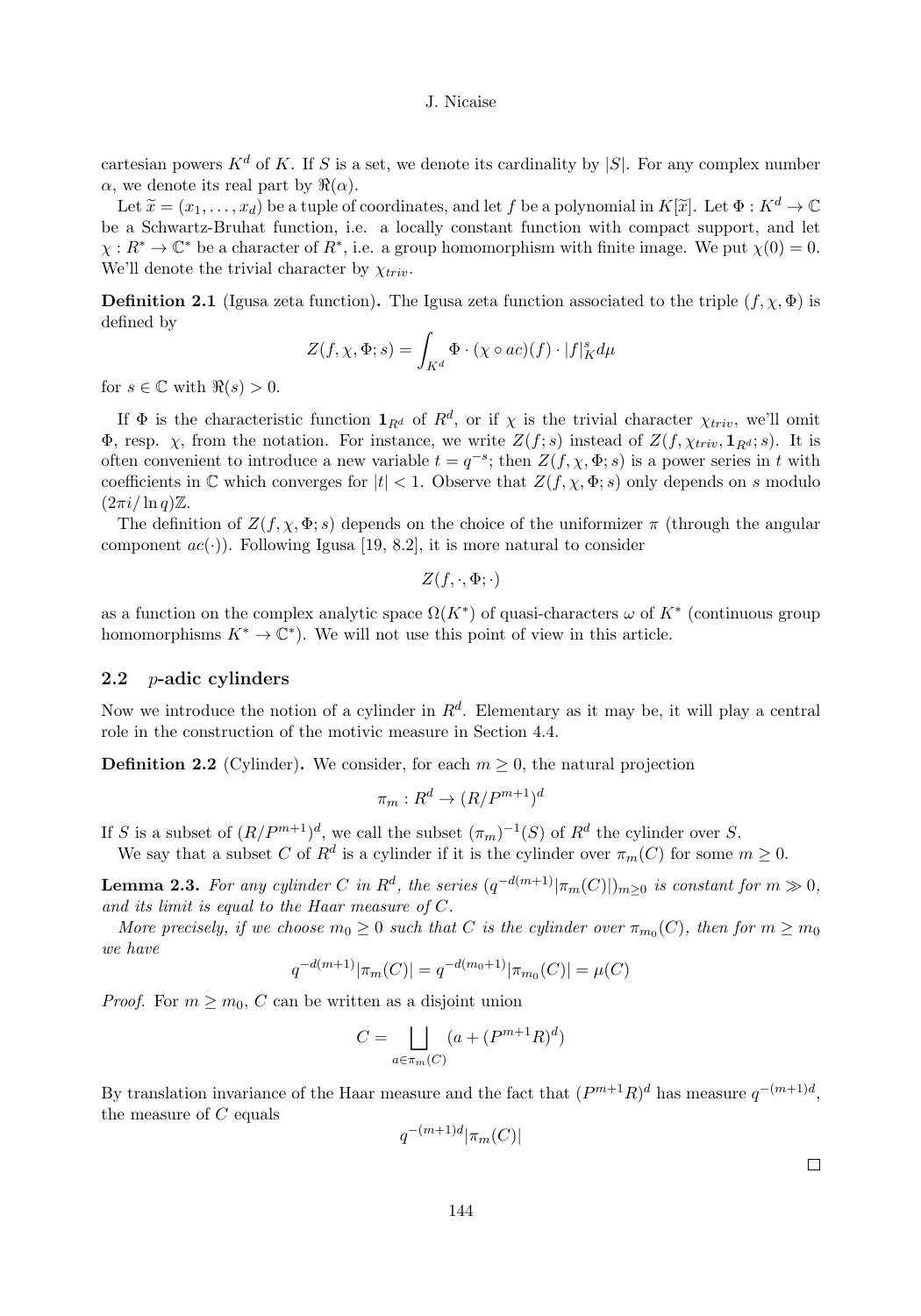# 2.3 Solutions of congruences

If f has coefficients in R, then the local zeta function  $Z(f; s)$  is closely related to the number of solutions of the congruences  $f \equiv 0$  modulo powers of P.

**Definition 2.4** (Igusa Poincaré series). Let f be an element of  $R[\tilde{x}]$ . Denote for each  $m > 0$  by  $N_m(f)$  the cardinality of the set

$$
\{z \in (R/P^m)^d \,|\, f(z) = 0 \text{ in } R/P^m\}
$$

The generating series

$$
Q(f; t) = \sum_{m>0} N_m(f)t^m \in \mathbb{Z}[[t]]
$$

is called the Igusa Poincaré series associated to  $f$ .

**Proposition 2.5.** Putting  $t = q^{-s}$ , we have

$$
Q(f; q^{-d}t) = \frac{t}{1-t}(1 - Z(f; s))
$$
\n(2.1)

in  $\mathbb{Q}[[t]]$ .

*Proof.* By definition of the zeta function, the coefficient of  $t^i = q^{-is}$  in  $Z(f; s)$  is equal to the Haar measure of the set

$$
S_i = \{ z \in R^d \, | \, v(f(z)) = i \}
$$

for each  $i \geq 0$ . So for each  $m > 0$ , the coefficient  $c_m$  of  $t^m$  in the right hand side of (2.1) is  $1 - \sum_{i=0}^{m-1} \mu(S_i)$ . By additivity of the measure and the fact that  $R^d$  has measure 1, we get  $c_m = \mu(S_{\geq m})$  with

$$
S_{\geq m} = \{ z \in R^d \mid v(f(z)) \geq m \})
$$

The set  $S_{\geq m}$  is a cylinder over the set

$$
C_{m-1}:=\{z\in (R/P^m)^d\,|\, f(z)=0\text{ in }R/P^m\}
$$

whose cardinality equals  $N_m(f)$ . By Lemma 2.3 we obtain equation (2.1).

# 2.4 Rationality results

We fix a polynomial  $f \in K[\tilde{x}]$ , a Schwartz-Bruhat function  $\Phi$  on  $K^d$  and a character  $\chi$  on  $R^*$ .

**Theorem 2.6** (Igusa). The local zeta function  $Z(f, \chi, \Phi; s)$  is rational in  $t = q^{-s}$ .

In particular,  $Z(f, \chi, \Phi; s)$  has a meromorphic continuation to C. The proof actually yields more information: it specifies a finite subset S of  $\mathbb{Q}_{\leq 0}$  such that the poles of  $Z(f, \chi, \Phi; s)$  are contained in

$$
S+(2\pi i/\ln q)\mathbb{Z}
$$

Before giving and proving the precise statement, we need some additional notation.

The polynomial f defines a morphism of K-varieties  $f : \mathbb{A}^d_K \to \mathbb{A}^1_K$ . We choose an *embedded* resolution of singularities for the morphism  $f$ . This is a projective birational morphism of  $K$ varieties

$$
h: Y \to \mathbb{A}^d_K
$$

 $\Box$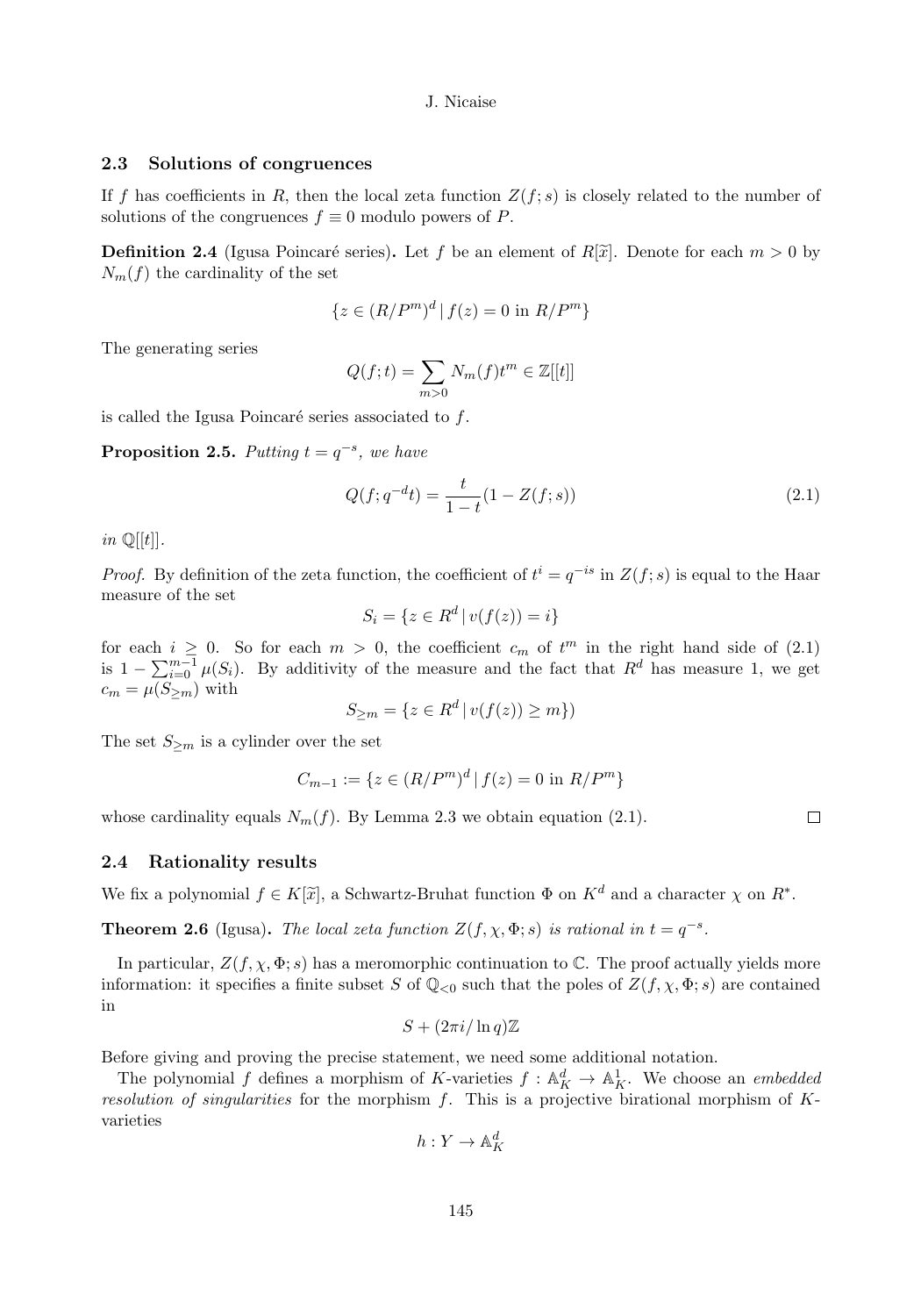such that Y is smooth over  $K$ , h is an isomorphism over the complement of the zero locus of f in  $\mathbb{A}_{K}^{d}$ , and the divisor  $E = (f \circ h)$  on Y has strict normal crossings. Such an embedded resolution always exists, by [16].

We denote by  $Jac_h$  the Jacobian ideal sheaf of h on Y. If  $\omega$  is a gauge form on an open subvariety U of Y, then on U the Jacobian ideal sheaf  $Jac_h$  is generated by the unique regular function g on  $U$  satisfying

$$
h^*(dx_1 \wedge \ldots \wedge dx_d) = g \cdot \omega
$$

Since we assumed that h is an isomorphism on  $Y \setminus E$ , the divisor  $(Jac_h)$  is supported on E.

We denote by  $E_i$ ,  $i \in I$  the irreducible components of E, by  $N_i$  the multiplicity of  $f \circ h$  along  $E_i$ , and by  $\nu_i - 1$  the multiplicity of the Jacobian ideal Jac<sub>h</sub> of h along  $E_i$ . The couples  $(N_i, \nu_i)$ are called the *numerical data* of the resolution h. Now Theorem 2.6 can be refined as follows.

**Theorem 2.7** (Igusa). The local zeta function  $Z(f, \chi, \Phi; s)$  is rational in  $t = q^{-s}$ . If  $\alpha$  is a pole of  $Z(f, \chi, \Phi; s)$ , then there exists an index  $i \in I$  such that the order of  $\chi$  divides  $N_i$  and such that α is contained in

$$
-\frac{\nu_i}{N_i}+\frac{2\pi i}{\ln q}\mathbb{Z}
$$

Proof. For the proof of the theorem we assume that the reader is familiar with the theory of integration of differential forms  $\omega$  of maximal degree on K-analytic manifolds M [19, 7.4]. Recall in particular that  $\omega$  defines a measure on the set of compact open subsets of M. Since Y is a smooth K-variety, we can view its set of rational points  $Y(K)$  as a K-analytic manifold. The change of variables formula for  $p$ -adic integrals [19, 7.4.1] yields

$$
Z(f, \chi, \Phi; s) = \int_{Y(K)} (\Phi \circ h) \cdot (\chi \circ ac)(f \circ h) \cdot |f \circ h|_K^s h^*(d\tilde{x})
$$

with  $d\tilde{x} = dx_1 \wedge \ldots \wedge dx_d$ , and this integral can be computed locally on  $Y(K)$  as follows.

Let b be a point of  $Y(K)$  and let  $\{i_1, \ldots, i_r\}$  be the (possibly empty) set of indices i in I with  $b \in E_i$ . Since the divisor E has strict normal crossings, there exist an open neighbourhood U of b in  $Y(K)$ , and analytic coordinates  $y_1, \ldots, y_d$  and nowhere-vanishing K-analytic functions u, v on U, such that

$$
f \circ h = u \prod_{j=1}^{r} (y_j)^{N_{i_j}}
$$
 and  $h^* d\tilde{x} = v \prod_{j=1}^{r} (y_j)^{\nu_{i_j} - 1} dy$ 

Since the value group  $|K^*|_K$  is discrete, we may even assume that  $|u|_K$  and  $|v|_K$  are constant on U.

Since h is proper, the support of  $\Phi \circ h$  is compact, so we can write  $Z(f, \chi, \Phi; s)$  as a finite C-linear combination of finite products with factors of the form  $q^{as} \cdot A(e, i)$ . Here  $e, a \in \mathbb{Z}$ ,  $i \in I$ , and

$$
A(e, i) := \int_{z \in \pi^e R} \chi^{N_i}(ac(z)) \cdot |z|_K^{N_i s + \nu_i - 1} dz
$$

If  $\chi^{N_i} \neq 1$  then  $A(e, i)$  vanishes, by a standard argument: if  $w \in R^*$  then a substitution  $z' = wz$ shows that

$$
A(e, i) = \chi^{N_i}(w) \cdot A(e, i)
$$

If  $\chi^{N_i} = 1$  then

$$
A(e, i) = \sum_{m \ge e} \mu(\{z \in R \mid v(z) = m\}) \cdot q^{-m(N_i s + \nu_i - 1)}
$$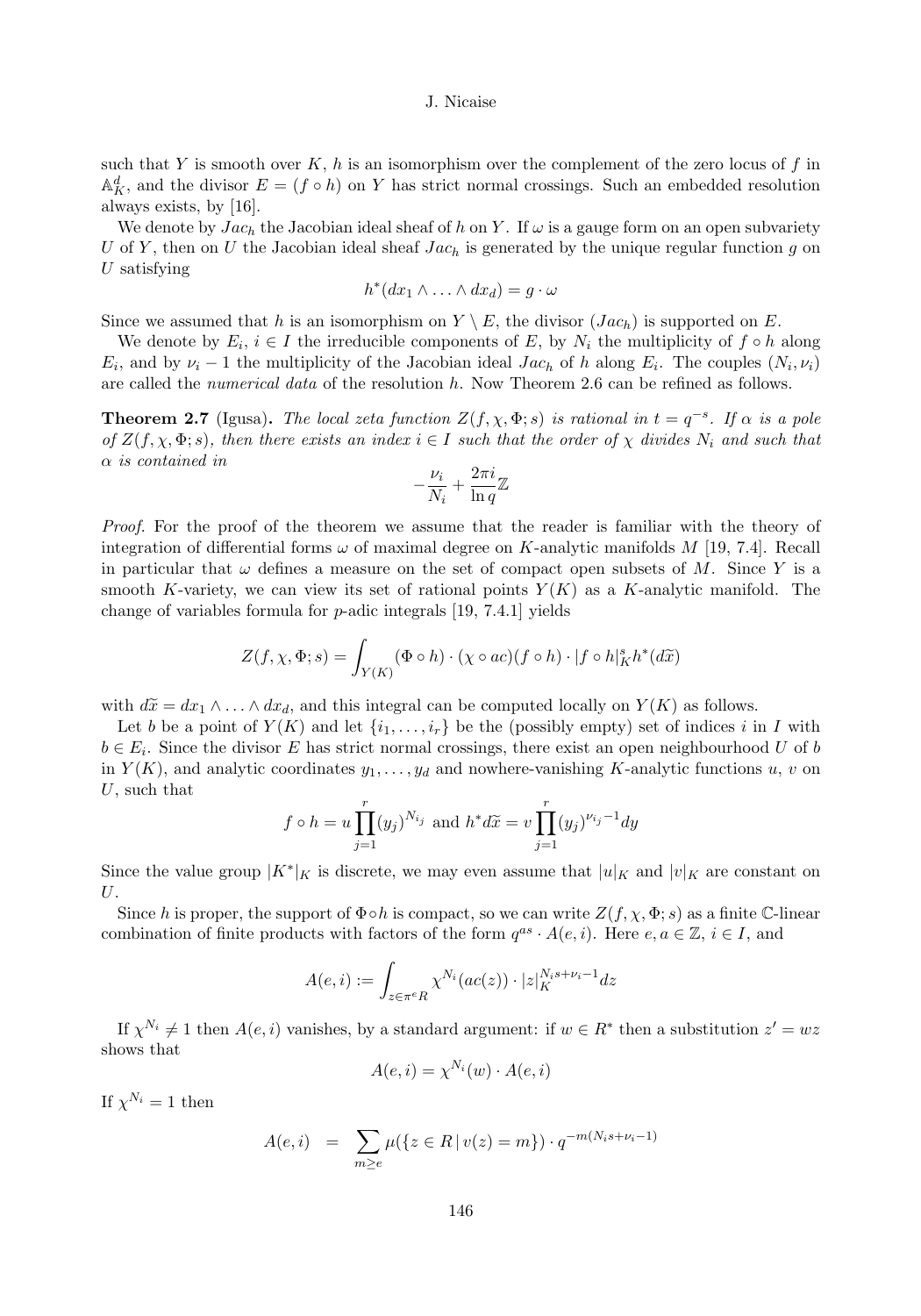$$
= (1 - \frac{1}{q}) \frac{q^{-e(N_i s + \nu_i)}}{1 - q^{-(N_i s + \nu_i)}}
$$

**Corollary 2.8.** If f has coefficients in R, the Igusa Poincaré series  $Q(f;T)$  is rational over  $\mathbb{Q}$ .

Proof. This follows from Proposition 2.5.

The rationality of  $Q(f; t)$  was conjectured by Borevich and Shafarevich. Denef gave a vast generalization of Igusa's rationality result in Theorem 2.6, avoiding resolution of singularities but instead using p-adic cell decomposition  $[6]$  to prove a general structure theorem on definable p-adic integrals. As a special case, Denef obtained the rationality of the series

$$
\widetilde{Q}(f;t) = \sum_{m>0} \widetilde{N}_m(f)t^m
$$

where  $N_m(f)$  denotes the cardinality of the image of the projection

$$
\{x \in R^d \mid f(x) = 0\} \to (R/P^m)^d
$$

The rationality of this series was conjectured by Serre and Oesterlé. To my knowledge, there is still no "purely" arithmetic or geometric proof which does not use  $p$ -adic model theory. If the reduction  $\overline{f}$  of f modulo P is non-zero and defines a smooth hypersurface in  $\mathbb{A}_k^d$ , then  $\widetilde{Q}(f;t) = Q(f;t)$ , but in the singular case the geometric meaning of its poles is completely unknown. See [12][23][32][33] for some particular cases in the motivic setting.

Igusa's theorem yields a complete set of candidate poles for  $Z(f, \chi, \Phi; s)$ , but many of these will not be actual poles of the local zeta function. For one thing, the set of candidate poles depends on the embedded resolution  $h$ . But even if we take the intersection of these sets over all resolutions h, the resulting set will in general still be too big.

For instance, in the curve case  $d = 2$ , there exists a *minimal* embedded resolution, but not all the corresponding candidate poles will be poles of the zeta function. This phenomenon is related to the monodromy conjecture, which puts additional (conjectural, if  $d > 2$ ) restrictions on the poles.

# 2.5 Denef 's formula

If the embedded resolution h has good reduction modulo the maximal ideal  $P$  of  $R$  (in a certain technical sense; see below) then Denef gave a very explicit formula for  $Z(f, \chi, \Phi, s)$  in terms of the resolution h [9][7]. If f and h are defined over a number field L, then good reduction holds at almost all finite places  $\mathfrak P$  of L.

Denef's formula involves the numerical data of h and certain character sums over sets of rational points on the reductions of the exceptional components  $E_i$  modulo P. Using the étale Kummer sheaf associated to  $\chi$  and Grothendieck's trace formula, this yields a cohomological interpretation for the local zeta function [7].

To state Denef's formula, we need some additional notation. A Schwartz-Bruhat function Φ on  $K^d$  is called residual if its support is contained in  $R^d$  and the value of  $\Phi$  at a point y of  $R^d$  only depends on its residue class in  $k^d$ . Let f be an element of  $R[\tilde{x}]$ , and  $h: Y \to \mathbb{A}^d_K$  an embedded resolution of singularities for f. We fix a closed immersion of Y into projective space  $\mathbb{P}^r_{\mathbb{A}^d_K}$  for some  $r > 0$ . We denote by  $E = (f \circ h)$  the divisor on Y defined by  $f \circ h$ , by  $E_i$ ,  $i \in I$  its irreducible

 $\Box$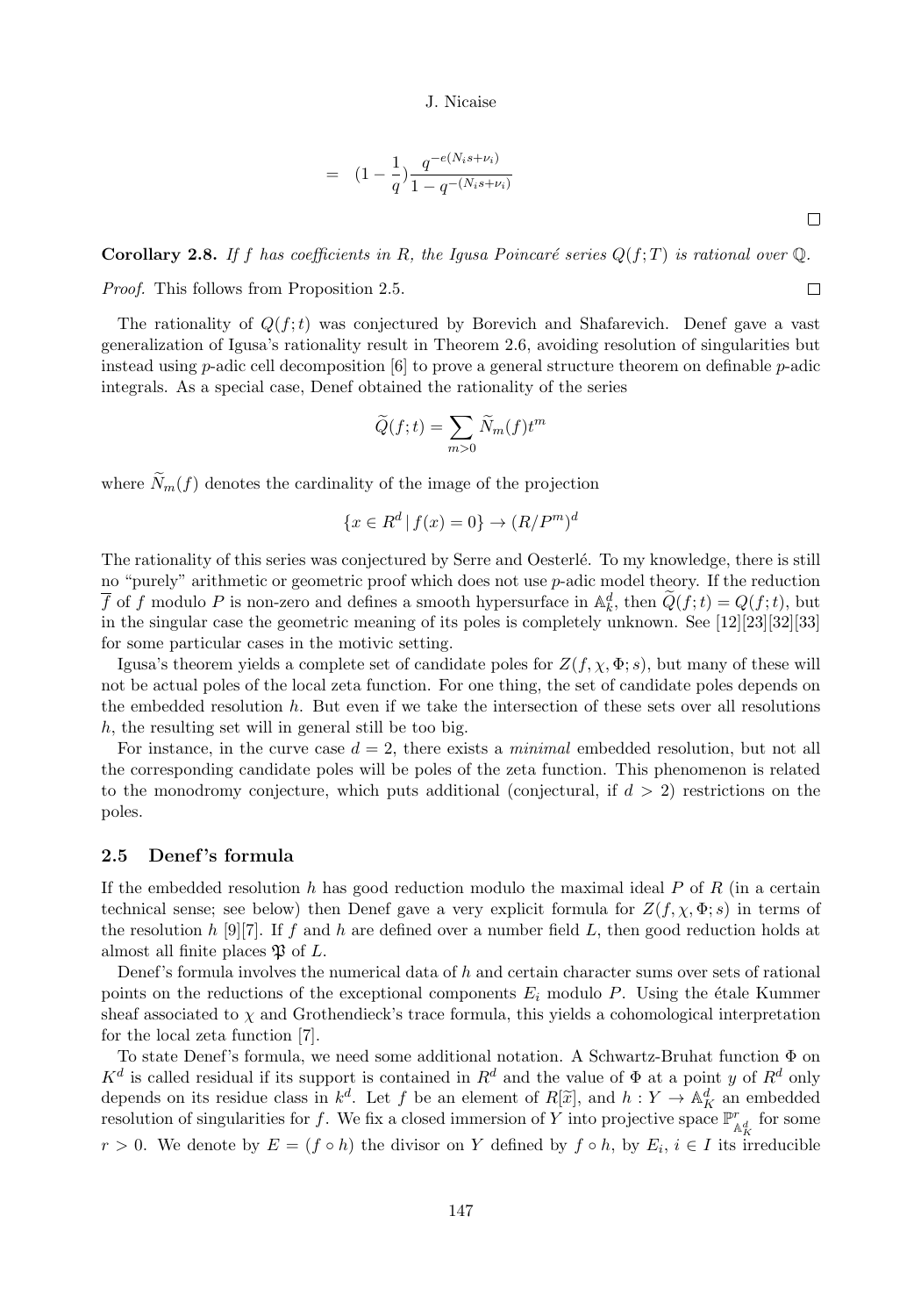components, and by  $(N_i, \nu_i)$  the corresponding numerical data. For any integer  $e > 0$ , we denote by  $\mathcal{I}_e$  the set of indices  $i \in I$  such that  $e|N_i$ .

We denote by  $\overline{f}$  the reduction of f modulo P. It is an element of  $k[\tilde{x}]$ . For any closed subvariety Z of Y we denote by  $\overline{Z}$  the reduction modulo P of the Zariski-closure of Z in  $\mathbb{P}^r_{\mathbb{A}^d_R}$ . The morphism h induces a morphism of k-varieties  $\overline{h} : \overline{Y} \to \mathbb{A}_{k}^d$ .

For any subset J of I we put  $E_J = \cap_{j \in J} E_j$  and  $\overline{E}_J^o = \overline{E_J} \setminus \cup_{i \notin J} \overline{E}_i$ . In particular,  $E_{\emptyset} = Y$  and  $\overline{E}_{\theta}^o = \overline{Y} \setminus \overline{E}_{\theta}$ . We put  $m_J = gcd\{N_i \mid i \in J\}$ . Note that  $m_{\theta} = gcd(\theta) = 0$ . For  $i \in I$  we write  $\overline{E}_{i}^o$ instead of  $\overline{E}_{\{i\}}^o$ .

Following Denef, we say that the resolution h has good reduction modulo P if  $\overline{Y}$  and all  $\overline{E}_i$  are smooth,  $\overline{E}$  is a divisor with strict normal crossings, and  $\overline{E}_i$  and  $\overline{E}_j$  have no common components if  $i \neq j$ . In this case,  $\overline{E_J} = \cap_{j \in J} \overline{E_j}$  for each subset J of I. We say that the resolution has tame good reduction if, moreover, none of the multiplicities  $N_i$  belongs to P. If h has good reduction, J is a subset of I, and a is a point of  $\overline{E}_{J}^{o}(k)$ , then in the local ring  $\mathcal{O}_{\overline{Y},a}$  the element  $\overline{f} \circ \overline{h}$  can be written as  $u \cdot v^{m_j}$  with u a unit. If  $\chi$  is a character of  $R^*$  which is trivial on  $1 + P$ , then  $\chi(u(a))$  is well-defined since  $u(a) \in k^* = R^*/(1+P)$ . If, moreover, e is an element of  $\mathbb{Z}_{>0}$  such that  $J \subset \mathcal{I}_e$ and  $\chi^e$  is trivial, then  $e|m_J$  and

$$
\omega_{\chi}(a) := \chi(u(a))
$$

does not depend on the choice of  $u$  and  $v$ .

If  $\Phi$  is a residual Schwartz-Bruhat function on  $K^d$ , we denote by  $\overline{\Phi}$  the induced function  $k^d \to \mathbb{C}$ . Let  $\chi$  be a character of  $R^*$ , of order e. If  $\chi$  is trivial on  $1 + P$  and h has good reduction modulo P, then for any subset J of  $\mathcal{I}_{e}$  we put

$$
c_{J,\Phi,\chi} = \sum_{a \in \overline{E}_{J}^{o}(k)} (\overline{\Phi} \circ \overline{h})(a) \cdot \omega_{\chi}(a)
$$

In particular, if  $\Phi$  is the characteristic function of  $R^d$  and  $\chi$  is trivial, then

$$
c_{J,\Phi,\chi}=|\overline{E}^o_J(k)|
$$

for all subsets  $J$  of  $I$ .

**Theorem 2.9** (Denef). Assume that  $\overline{f} \neq 0$ . Let  $\Phi$  be a residual Schwartz-Bruhat function on K<sup>d</sup> and  $\chi$  a character of  $R^*$  of order e. If  $\chi$  is non-trivial on  $1+P$  and h has tame good reduction, then  $Z(f, \chi, \Phi; s)$  is constant as a function of s. If  $\chi$  is trivial on  $1 + P$  and h has good reduction, then we have

$$
Z(f, \chi, \Phi; s) = q^{-d} \sum_{J \subset \mathcal{I}_e} \left( c_{J, \Phi, \chi} \prod_{j \in J} \frac{(q-1)q^{-N_j s - \nu_j}}{1 - q^{-N_j s - \nu_j}} \right)
$$

If f and h are defined over a number field L, then h has tame good reduction modulo  $\mathfrak P$  for almost all finite places  $\mathfrak P$  of L (i.e. all but a finite number). Hence, if we denote by  $L_{\mathfrak P}$  the completion of L at  $\mathfrak P$  and by  $\mathcal O_{\mathfrak P}$  its ring of integers, then for all but a finite number of  $\mathfrak P$ , Theorem 2.9 gives an explicit expression for the  $\mathfrak P$ -adic zeta function associated to f, any residual Schwartz-Bruhat function  $\Phi$  on  $(L_{\mathfrak{P}})^d$  and any character  $\chi$  of  $\mathcal{O}_{\mathfrak{P}}^*$ .

# 3 The p-adic monodromy conjecture

# 3.1 The Milnor fibration

Let  $X$  be a complex manifold, and let

$$
g:X\to\mathbb{C}
$$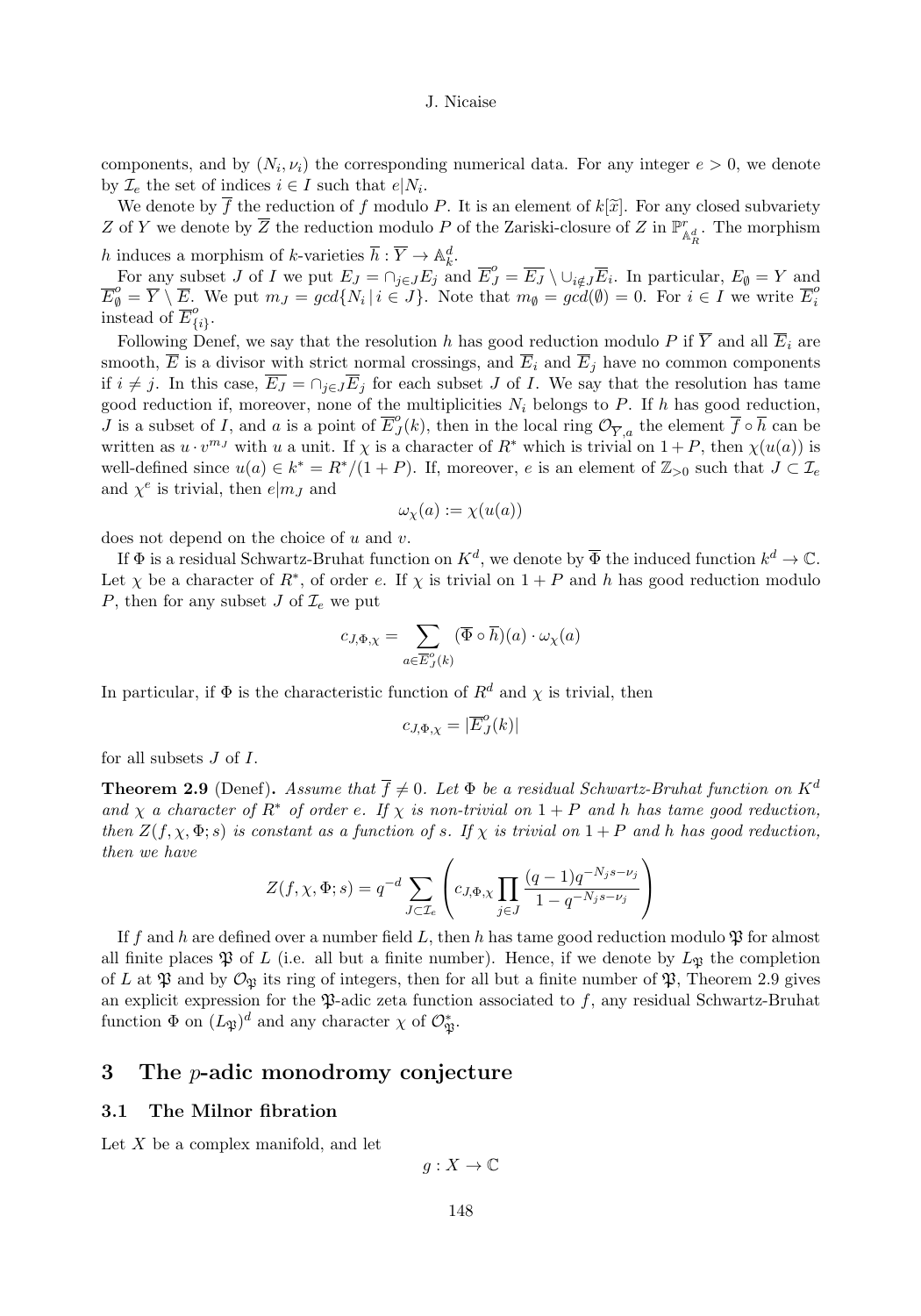be a non-constant analytic map. We denote by  $X_s$  the special fiber of g (i.e. the analytic space defined by  $g = 0$ , and we fix a point  $x \in X_s$ .

What does  $X_s$  look like in a neighbourhood of x? If g is smooth at x this is easy:  $X_s$  is locally a complex submanifold of X. If g is not smooth at x, then the topology of  $X_s$  near x can be studied by means of the Milnor fibration [30][15].

Working locally, we may assume that  $X = \mathbb{C}^d$ . Let  $B = B(x, \varepsilon)$  be an open ball around x in  $\mathbb{C}^d$ with radius  $\varepsilon$ , let  $D = D(0, \eta)$  be an open disc around the origin 0 in  $\mathbb C$  with radius  $\eta$ , and put  $D^* = D \setminus \{0\}$ . For  $0 < \eta \ll \varepsilon \ll 1$  the map

$$
g_x:g^{-1}(D^*)\cap B\to D^*
$$

is a locally trivial fibration, called the Milnor fibration of  $g$  at  $x$ .

We consider the universal covering space

$$
\widetilde{D^*} = \{ z \in \mathbb{C} \mid \Im(z) > -\log \eta \} \to D^* : z \mapsto \exp(iz)
$$

of  $D^*$  and we put

$$
F_x = (g^{-1}(D^*) \cap B) \times_{D^*} \widetilde{D^*}
$$

This is the universal fiber of the fibration  $g_x$ , and it is called the Milnor fiber of g at x. Since  $g_x$  is a locally trivial fibration and  $D^*$  is contractible,  $F_x$  is homotopy-equivalent to the fiber of  $g_x$  over any point of  $D^*$ .

If g is smooth at x, then the fibration  $g_x$  is trivial. In general, the defect of triviality is measured by the monodromy action on the singular cohomology of  $F_x$ , i.e. the action of the group  $\pi_1(D^*)$ of covering transformations of  $\overline{D}^*$  over  $D^*$  on  $\oplus_{i\geq 0} H_{sing}^i(F_x, \mathbb{Z})$ . The action of the canonical generator  $z \mapsto z + 2\pi$  is called the monodromy transformation and denoted by  $M_x$ . We say that a complex number  $\gamma$  is a monodromy eigenvalue of g at x if  $\gamma$  is an eigenvalue of the monodromy transformation  $M_x$  on  $H_{sing}^i(F_x, \mathbb{Z})$  for some  $i \geq 0$ . The Monodromy Theorem states that these monodromy eigenvalues are roots of unity.

#### 3.2 The monodromy conjecture

Now assume that f is a polynomial in the variables  $\tilde{x} = (x_1, \ldots, x_d)$  over some number field  $L \subset \mathbb{C}$ . Then, for any finite place  $\mathfrak{P}$ , we can view f as a polynomial over the  $\mathfrak{P}$ -adic completion  $L_{\mathfrak{P}}$  of L and consider the associated local zeta functions  $Z_{\mathfrak{P}}(f, \chi, \Phi; s)$  for varying  $\Phi$  and  $\chi$ . On the other hand, we can view  $f$  as a complex polynomial, defining an analytic map

$$
f:X=\mathbb{C}^d\to\mathbb{C}
$$

and we can consider the singularities of its special fiber  $X_s$ . These objects are related by Igusa's Monodromy Conjecture. We denote by  $\mathcal{O}_{\mathfrak{P}}$  the ring of integers of  $L_{\mathfrak{P}}$ .

**Conjecture 3.1** (Monodromy Conjecture). Let  $L \subset \mathbb{C}$  be a number field and f an element of  $L[\tilde{x}]$ . For almost all finite places  $\mathfrak P$  of L, we have the following property:

if  $\Phi$  is a Schwartz-Bruhat function on  $L_{\mathfrak{P}}, \chi$  is a character of  $\mathcal{O}_{\mathfrak{P}}^*$ , and  $\alpha$  is a pole of the local zeta function  $Z_{\mathfrak{P}}(f, \chi, \Phi; s)$ , then  $\exp(2\pi i \Re(\alpha))$  is a monodromy eigenvalue of f at some point  $x \in X_s$ .

There is a stronger version of the conjecture, saying that under the same conditions,  $\Re(\alpha)$  is a root of the Bernstein-Sato polynomial  $b_f(s)$  of f; see [19, §4] for the definition of  $b_f(s)$ . This statement is indeed stronger since it is known that for any root  $\beta$  of  $b_f(s)$ , the value  $\exp(2\pi i\beta)$ is an eigenvalue of monodromy at some point x of  $X_s$  [29][21]. It is also known that the roots of  $b_f(s)$  are negative rational numbers [20]. If  $X_s$  is smooth, then  $b_f(s) = s + 1$ , so the strong version of the monodromy conjecture is valid in this (very) special case.

For future reference, we state the following particular case of the Monodromy Conjecture.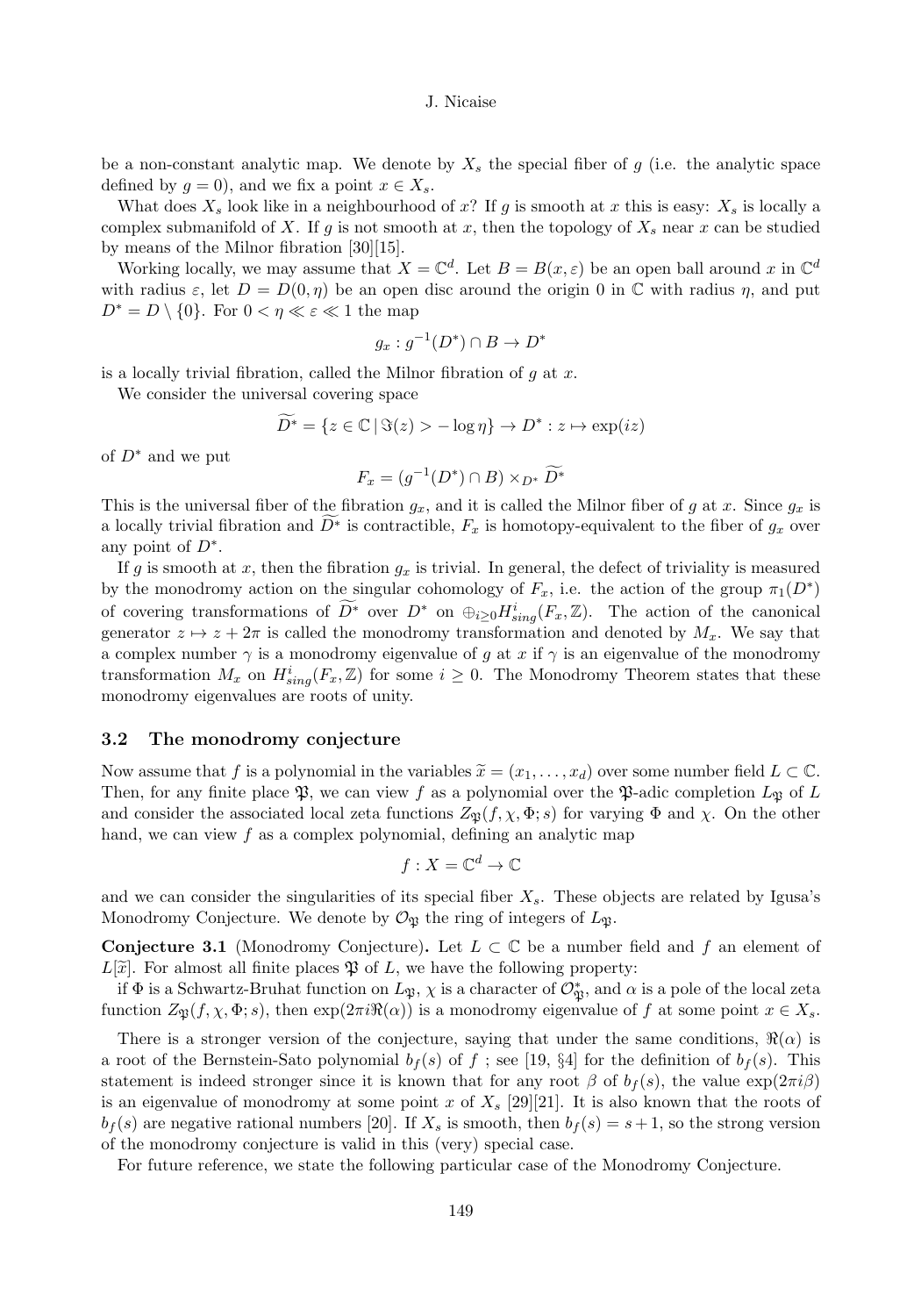**Conjecture 3.2** (Untwisted Monodromy Conjecture). Let  $L \subset \mathbb{C}$  be a number field and f an element of  $L[\tilde{x}]$ . For almost all finite places  $\mathfrak{P}$ , we have the following property:

if  $\alpha$  is a pole of the local zeta function  $Z_{\mathfrak{P}}(f;s)$  associated to f over  $L_{\mathfrak{P}}$  (and to  $\Phi = 1_{\mathcal{O}^d_{\mathfrak{P}}}$  and  $\chi = \chi_{triv}$ , then  $\exp(2\pi i \Re(\alpha))$  is a monodromy eigenvalue of f at some point  $x \in X_s$ .

#### 3.3 Some evidence

(1) The archimedean case. As we mentioned in the introduction, Igusa's theory of local zeta functions also has a archimedean wing, studying zeta functions over the local field K with  $\mathbb{K} = \mathbb{R}$ or  $\mathbb{K} = \mathbb{C}$ . They are defined in a similar way, as functions on the space of quasi-characters of  $\mathbb{K}$ , associated to a polynomial f over K and a Schwartz-Bruhat function  $\Phi$  on K<sup>d</sup> (a  $\mathcal{C}^{\infty}$ -function with compact support).

For instance, for  $\mathbb{K} = \mathbb{R}$  and  $f \in \mathbb{R}[\tilde{x}]$  with  $\tilde{x} = (x_1, \ldots, x_d)$ , we get

$$
Z(f, \Phi, \chi; s) = \int_{\mathbb{R}^d} \Phi \cdot \chi(f) \cdot |f|^s d\widetilde{x}
$$

for  $s \in \mathbb{C}$  with  $\Re(s) > 0$ , where  $\chi$  is either the constant function 1 or the sign function  $sgn(\cdot)$ .

Using the functional equation  $D \cdot f^{s+1} = b_f(s) f^s$  for the Bernstein-Sato polynomial (with  $D \in$  $K[\tilde{x}, \partial_{\tilde{x}}, s]$  and integration by parts, it is not hard to show that  $Z(f, \Phi, \chi; s)$  has a meromorphic continuation to C, and that its poles  $\alpha$  are of the form  $\beta - j$  with  $b_f(\beta) = 0$  and  $j \in \mathbb{N}$  [19, 5.3]. In particular,  $\exp(2\pi i \alpha)$  is an eigenvalue of monodromy<sup>6</sup>.

However, integration by parts does not make sense in the  $p$ -adic setting. Therefore, it is quite surprising that we still get (at least conjecturally) a similar relation between poles of the zeta function and roots of the Bernstein polynomial.

(2) A'Campo's formula. Let g be a polynomial in  $\mathbb{C}[x_1, \ldots, x_d]$  and denote by  $Y_s$  the complex hypersurface defined by g. The eigenvalues of monodromy of g at the points of  $Y_s(\mathbb{C})$  can be computed on an embedded resolution of singularities  $h: Z \to \mathbb{A}_{\mathbb{C}}^d$  of g. Denote by  $E_i, i \in I$  the irreducible components of the divisor  $E = (g \circ h)$  and by  $(N_i, \nu_i)$  the corresponding numerical data. For each  $i \in I$  we put  $E_i^o = E_i \setminus \cup_{j \neq i} E_j$ .

If x is a point of  $Y_s(\mathbb{C})$ , then the monodromy zeta function  $\zeta_{q,x}(T)$  is defined as the alternating product of the characteristic polynomials of the monodromy transformation on the singular cohomology spaces of the Milnor fiber  $F_x$  of g at  $x$ :

$$
\zeta_{g,x}(T) = \prod_{i \ge 0} \det(1 - T \cdot M_x \, | \, H^i_{sing}(F_x, \mathbb{Z}))^{(-1)^{i+1}}
$$

Using Leray's spectral sequence and an explicit description of the stalks of the complex of nearby cycles of  $g \circ h$ , A'Campo [1] proved the following formula:

$$
\zeta_{g,x}(T) = \prod_{i \in I} (1 - T^{N_i})^{-\chi_{top}(E_i^o \cap h^{-1}(x))}
$$

Here  $\chi_{top}(.)$  is the topological Euler characteristic.

Moreover, using the perversity of the nearby cycles complex, Denef [9] observed that any eigenvalue of monodromy at a point  $x \in Y_s(\mathbb{C})$  occurs as a zero or pole of  $\zeta_{g,y}(T)$  for some (possibly different) point  $y \in Y_s(\mathbb{C})$ .

Now let L be a number field, and f a polynomial in  $L[x_1, \ldots, x_d]$ , and fix an embedded resolution of singularities for f. In principle, using Denef's explicit formula (Theorem 2.9) and A'Campo's

<sup>&</sup>lt;sup>6</sup>In spite of this result, it remains a challenging problem to determine which candidate poles actually occur, and to determine their multiplicity; see for instance [14].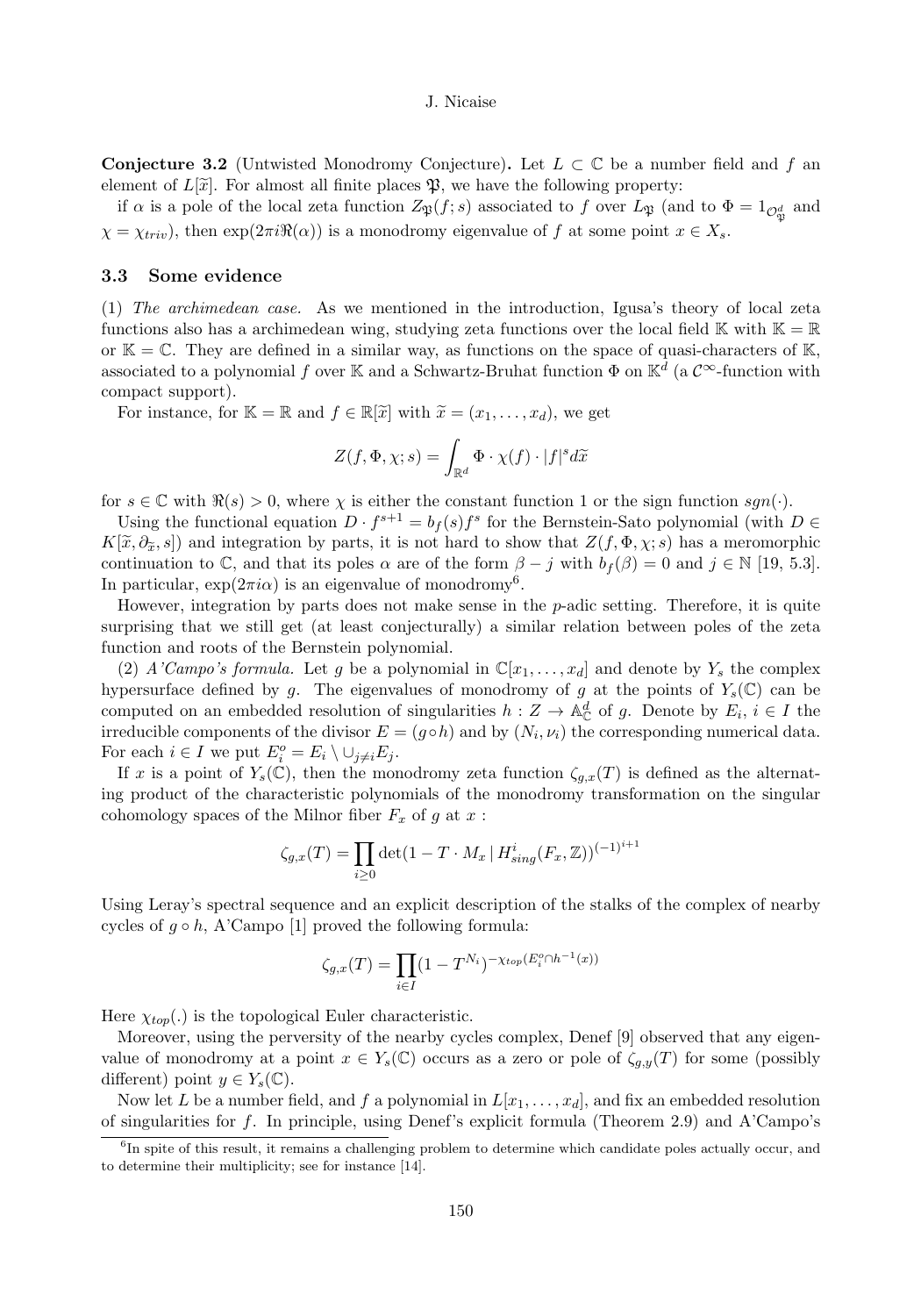formula, one can compute on this embedded resolution the residues of the candidate poles of the  $\mathfrak P$ -adic zeta function of f (for almost all finite places  $\mathfrak P$  of L), and all eigenvalues of monodromy. By this procedure, one eliminates fake candidate poles and one obtains a list of eigenvalues of monodromy, and when all remaining candidate poles induce eigenvalues, the monodromy conjecture is proven. For instance, using A'Campo's formula, one easily sees that 1 and  $\exp(\pi i/3)$  are monodromy eigenvalues of the polynomial  $g(x, y) = y^2 - x^3$  at the origin. Hence, the monodromy conjecture holds for  $g(x, y)$ , since the computations in Section 1 show that for  $p \gg 0$  the poles of  $Z_p(g, s)$  have real part  $-1$  or  $-5/6$ .

Unfortunately, this strategy requires a strong control over the configuration of the exceptional components  $E_i$  and their numerical data (one has to prove that configurations inducing "bad" poles cannot occur in the exceptional locus of a resolution). It led, for instance, to a proof of the conjecture in the following cases:

- $d = 2$  [25][38]
- $d = 3$  and f homogeneous [39] [2]
- superisolated surface singularities [2]

More generally, Veys obtained very nice results on possible configurations of exceptional divisors, thus gathering strong evidence for the conjecture, especially for  $d = 3$  [41][42].

In other settings, some combinatorial description of the singularities yields an expression for the local zeta function and/or the monodromy zeta function, and the conjecture can be proven from this expression; e.g. for

- f non-degenerate w.r.t. its Newton polyhedron, with an additional technical assumption  $[26]$
- $f$  quasi-ordinary [3]

(3) Prehomogeneous vector spaces. Finally, we should mention the case where  $f$  is a relative invariant of a prehomogeneous vector space  $(G, X)$ . This was one of the first classes of examples where Igusa made extensive computations (exploiting the group structure), and these computations led to several conjectures, including the monodromy conjecture. The monodromy conjecture was proven in [22] for  $(G, X)$  irreducible and reduced, using Igusa's group-theoretic expression for a complete list of candidate-poles of the local zeta function.

It does not seem probable that any of these techniques can be used to deal with the general case, because the geometric complexity becomes quite hard to control in higher dimensions; a more intrinsic relation between the local zeta function and monodromy should be discovered.

Recently, Sebag and the author introduced a geometric object whose rational points are related to the (motivic) zeta function, and whose étale cohomology (with Galois action) coincides with the cohomology of the Milnor fiber (with monodromy action) [35][31]. This object is a non-archimedean analytic space over the field  $\mathbb{C}((t))$  of complex Laurent series; we called it the analytic Milnor fiber. Its geometric/arithmetic properties are closely related to the structure of the singularities of  $f$ , and many of its invariants have a natural interpretation in singularity theory. We hope that the study of this object will lead to new insights into the monodromy conjecture.

# 4 Motivic integration

# 4.1 From  $\mathbb{Z}_p$  to  $k[[t]]$

Kontsevich invented motivic integration to strengthen the following result by Batyrev [4].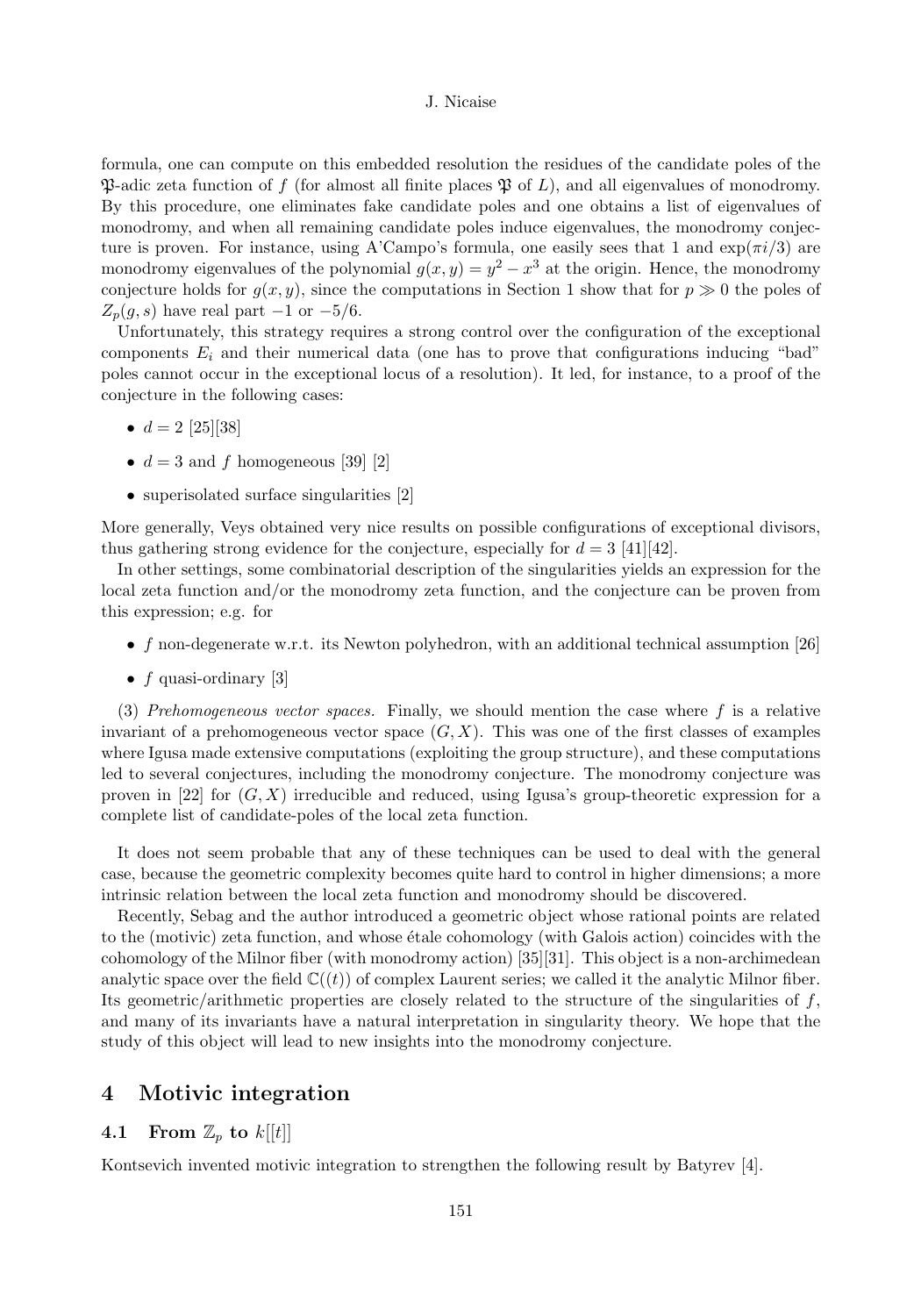**Theorem 4.1** (Batyrev). If two complex Calabi-Yau varieties are birationally equivalent, then they have the same Betti numbers.

Batyrev proved this result using  $p$ -adic integration and the Weil Conjectures. Kontsevich observed that Batyrev's proof could be "geometrized", avoiding the passage to finite fields and yielding a stronger result: equality of Hodge numbers. The key was to replace the  $p$ -adic integers by  $\mathbb{C}[[t]]$ , and p-adic integration by motivic integration.

Kontsevich presented these ideas at a famous "Lecture at Orsay" in 1995, but never published them. The theory was developed and generalized in the following directions:

- Denef and Loeser [11] developed a theory of *geometric* motivic integration on arbitrary algebraic varieties over a field of characteristic zero. They also created a theory of arithmetic motivic integration  $[12]$ , with good specialization properties to *p*-adic integrals in a general setting, using the model theory of pseudo-finite fields. The motivic integral appears here as a universal integral, specializing to the p-adic ones for almost all p.
- Loeser and Sebag constructed a theory of motivic integration on formal schemes [40] and rigid varieties [28], working over an arbitrary complete discrete valuation ring with perfect residue field.
- Cluckers and Loeser built a very general framework for motivic integration theories, based on model theory [5]. A different model-theoretic approach was developed by Hrushovksi and Kazhdan [17].

We will only discuss the so-called "naïve" geometric motivic integration on smooth algebraic varieties (but the adjective "na¨ıve" does no right to the stunning vision behind the constructions). We start by explaining the basic ideas.

In Section 2.1, we introduced the notion of cylinder in  $(\mathbb{Z}_p)^d$  using the projection maps  $\pi_m$ :  $(\mathbb{Z}_p)^d \to (\mathbb{Z}/p^{m+1})^d$  for  $m \geq 0$ , and we saw that the Haar measure of a cylinder C can be computed from the cardinality of the projection  $\pi_m(C)$  for  $m \gg 0$ . If we identify  $\mathbb{Z}_p$  with the ring of Witt vectors  $W(\mathbb{F}_p)$ , then the map  $\pi_m$  simply corresponds to the truncation map

$$
W(\mathbb{F}_p) \to W_{m+1}(\mathbb{F}_p) : (a_0, a_1, \ldots) \mapsto (a_0, a_1, \ldots, a_m)
$$

The idea behind the theory of motivic integration is to make a similar construction, replacing  $W(\mathbb{F}_p)$  by the ring of formal power series  $k[[t]]$  over some field k, and the map  $\pi_m$  by the truncation map

$$
k[[t]]^d \to (k[t]/(t^{m+1}))^d : (\sum_{i\geq 0} a_{1,i}t^i, \dots, \sum_{i\geq 0} a_{n,i}t^i) \mapsto (\sum_{i=0}^m a_{1,i}t^i, \dots, \sum_{i=0}^m a_{n,i}t^i)
$$

The problem is to give meaning to the expression  $|\pi_m(C)|$  if C is a "cylinder" in  $k[[t]]^d$  for infinite fields  $k$ , and to find a candidate to replace  $p$ . But interpreting the coefficients of a power series as affine coordinates, the set  $(k[[t]]/(t^{m+1}))^d$  gets the structure of the set of k-points on an affine space  $\mathbb{A}_k^{(m+1)d}$ , and if we restrict to cylinders C such that  $\pi_m(C)$  is constructible in  $\mathbb{A}_k^{(m+1)d}$ , we can use the Grothendieck ring of varieties as a universal way to "count" points on constructible subsets of an algebraic variety. The cardinality p of  $\mathbb{F}_p$  is replaced by the "number" of points on the affine line  $\mathbb{A}_k^1$ ; this is the *Lefschetz motive*  $\mathbb{L}$ .

The price to pay is that we leave classical integration theory since our value ring will be an abstract object (the Grothendieck ring of varieties) instead of R.

In the following sections, we will make these ideas precise.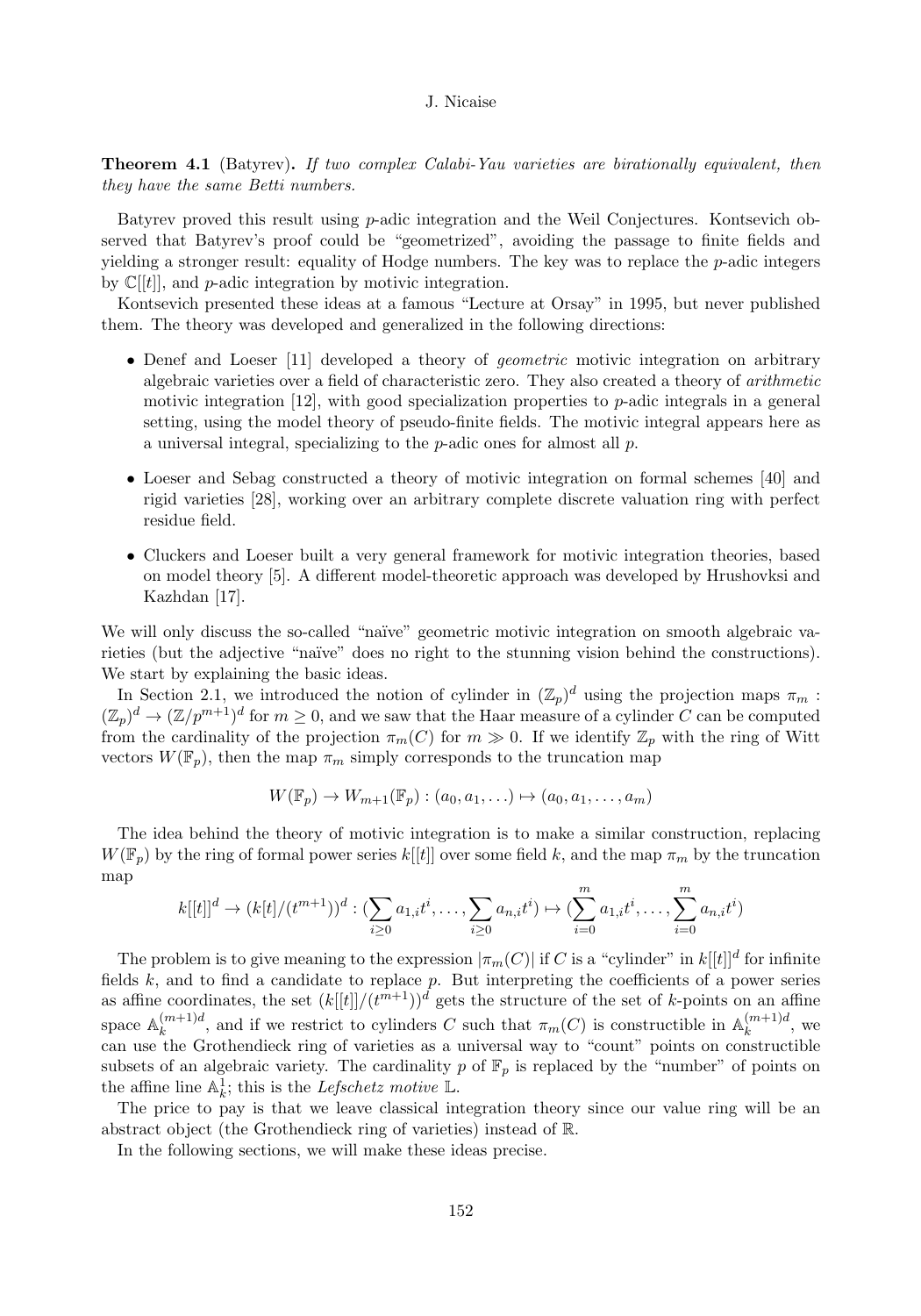# 4.2 The Grothendieck ring of varieties

Let k be any field. A k-variety is a reduced separated k-scheme of finite type.

**Definition 4.2** (Grothendieck ring of k-varieties). As an abelian group,  $K_0(Var_k)$  has the following presentation:

- generators: isomorphism classes  $[X]$  of separated k-schemes of finite type X
- relations:  $[X] = [X \ Y] + [Y]$  if Y is a closed subscheme of X ("scissor relations")

We endow  $K_0(Var_k)$  with the unique ring multiplication such that  $[X_1] \cdot [X_2] = [X_1 \times_k X_2]$  for any pair  $X_1, X_2$  of separated k-schemes of finite type.

We put  $\mathbb{L} = [\mathbb{A}_{k}^{1}]$  and we denote by  $\mathcal{M}_{k}$  the localized Grothendieck ring

$$
\mathcal{M}_k = K_0(Var_k)[\mathbb{L}^{-1}]
$$

The Grothendieck ring and its localization are still quite mysterious. It is known that  $K_0(Var_k)$  is not a domain if k is a field of characteristic zero  $[37]$ . It is not known if the localization morphism  $K_0(Var_k) \to \mathcal{M}_k$  is injective, i.e. if L is a zero divisor in  $K_0(Var_k)$ , or if  $\mathcal{M}_k$  is a domain if k is algebraically closed. For related questions and results, see for instance [24] and [34].

**Remark 4.3.** If X is any k-scheme of finite type and  $X_{red}$  is the maximal reduced closed subscheme of X, then the closed immersion  $X_{red} \to X$  is a bijection and the scissor relations imply that  $[X] = [X_{red}]$  in  $K_0(Var_k)$ . Hence, we get the same Grothendieck ring if we replace "separated" k-scheme of finite type" by "k-variety", and the reader who is unfamiliar with the formalism of schemes can stick to this definition. One word of warning, though: if k is imperfect and  $X_1$  and  $X_2$  are k-varieties,  $X_1 \times_k X_2$  need not be reduced.

A subset of a k-variety X is called *locally closed* if it is open in its closure in X w.r.t. the Zariski topology on X. Such a subset carries a unique structure of subvariety of X. A subset  $C$  of X is called *constructible* if it is a finite union of locally closed subsets of  $X$ . Then we can always write C as a finite disjoint union of locally closed subsets  $U_1, \ldots, U_r$  and the scissor relations in the Grothendieck ring imply that the class

$$
[C]:=\sum_{i=1}^r [U_i]
$$

in  $K_0(Var_k)$  does not depend on the choice of the partition.

Let F be a k-variety. A morphism of k-varieties  $Y \to X$  is a Zariski-locally trivial fibration with fiber F if any point of X has an open neighbourhood U such that  $Y \times_X U$  is isomorphic to  $F \times_k U$  as a U-scheme. In this case, we have  $[Y] = [X] \cdot [F]$  in  $K_0(Var_k)$ . Indeed, using the scissor relations and Noetherian induction we can reduce to the case where the fibration is trivial.

By its very definition, the Grothendieck ring is the universal additive multiplicative invariant of k-varieties: whenever  $\chi(\cdot)$  is an invariant of k-varieties taking values in a ring A and such that  $\chi(\cdot)$  is additive w.r.t. closed immersions and multiplicative w.r.t. the fiber product over k, it will factor through a unique morphism of rings

$$
\chi: K_0(Var_k) \to A
$$

with  $\chi([X]) = \chi(X)$  for any k-variety X. So in a way, taking the class  $[X]$  of X in the Grothendieck ring is the most general way to "count points" on, or "measure the size" of, the variety  $X$ .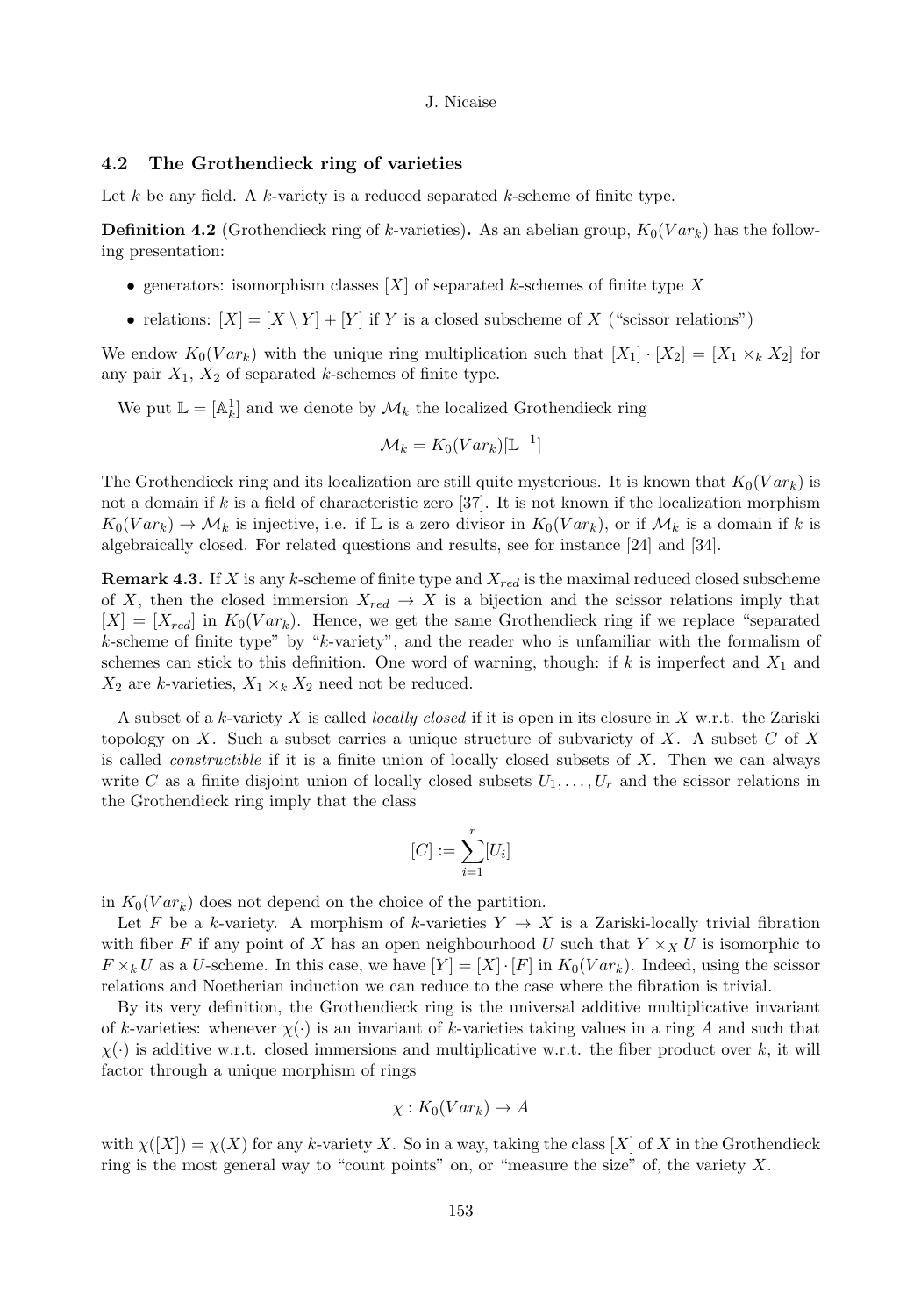Here are some important specialization morphisms.

(1) For any finite field  $\mathbb{F}_q$ , consider the invariant  $\sharp$  which associates to a  $\mathbb{F}_q$ -variety X the number of  $\mathbb{F}_q$ -rational points on X. This invariant is additive and multiplicative and hence defines a ring morphism  $\sharp : K_0(Var_{\mathbb{F}_q}) \to \mathbb{Z}$ . It localizes to a ring morphism  $\sharp : \mathcal{M}_{\mathbb{F}_q} \to \mathbb{Z}[q^{-1}]$ .

(2) For  $k = \mathbb{C}$ , we can consider the invariant  $\chi_{top}$  which associates to a  $\mathbb{C}$ -variety X the topological Euler characteristic of  $X(\mathbb{C})$  w.r.t. the complex topology. Again, this invariant defines a ring morphism  $\chi_{top}: K_0(Var_{\mathbb{C}}) \to \mathbb{Z}$  which localizes to a ring morphism  $\chi_{top}: \mathcal{M}_{\mathbb{C}} \to \mathbb{Z}$  since  $\chi_{top}(\mathbb{A}_{\mathbb{C}}^1)=1.$ 

If k is any field we can consider the  $\ell$ -adic Euler characteristic  $\chi_{top}$  instead, with  $\ell$  a prime invertible in k. It is known that  $\chi_{top}$  does not depend on the choice of  $\ell$ .

(3) For  $k = \mathbb{C}$ , we can consider the Hodge-Deligne polynomial  $HD(X; u, v) \in \mathbb{Z}[u, v]$  of a  $\mathbb{C}$ variety  $X$ . It is defined by

$$
HD(X; u, v) = \sum_{p,q \ge 0} \sum_{i \ge 0} (-1)^i h^{p,q}(H_c^i(X(\mathbb{C}), \mathbb{C})) u^p v^q
$$

where  $h^{p,q}(H_c^i(X(\mathbb{C}), \mathbb{C}))$  denotes the dimension of the  $(p, q)$ -component of Deligne's mixed Hodge structure on  $H_c^i(X(\mathbb{C}), \mathbb{C})$ . One can show that  $HD(\cdot; u, v)$  is additive and multiplicative, so there exists a unique ring morphism

$$
HD: K_0(Var_{\mathbb{C}}) \to \mathbb{Z}[u, v]
$$

mapping  $[X]$  to  $HD(X; u, v)$  for each complex variety X. We have

$$
HD(\mathbb{A}_{\mathbb{C}}^1; u, v) = uv
$$

and HD localizes to a ring morphism

$$
HD: K_0(Var_{\mathbb{C}}) \to \mathbb{Z}[u, u^{-1}, v, v^{-1}]
$$

## 4.3 Arc spaces

Let X be a variety over k. For each integer  $n \geq 0$ , we consider the functor

$$
F_n : (k-alg) \to (Sets) : A \mapsto X(A[t]/(t^{n+1}))
$$

which sends a k-algebra A to the set of points on X with coordinates in  $A[t]/(t^{n+1})$ .

**Proposition 4.4.** The functor  $F_n$  is representable by a separated k-scheme of finite type  $\mathcal{L}_n(X)$ , called the n-th jet scheme of X. If X is affine, then so is  $\mathcal{L}_n(X)$ .

The proposition means that there exists for any k-algebra A a bijection  $\phi_n(A)$  between the set of points on  $\mathcal{L}_n(X)$  with coordinates in A and the set  $F_n(A)$ , with the property that the diagram

$$
\mathcal{L}_n(X)(A) \xrightarrow{\phi_n(A)} F_n(A)
$$
  

$$
\downarrow \qquad \qquad \downarrow
$$
  

$$
\mathcal{L}_n(X)(B) \xrightarrow{\phi_n(B)} F_n(B)
$$

commutes for any morphism of k-algebras  $A \rightarrow B$ . By Yoneda's Lemma, this property determines  $\mathcal{L}_n(X)$  as a k-scheme, up to canonical isomorphism.

Instead of giving a proof of Proposition 4.4, we look at an example.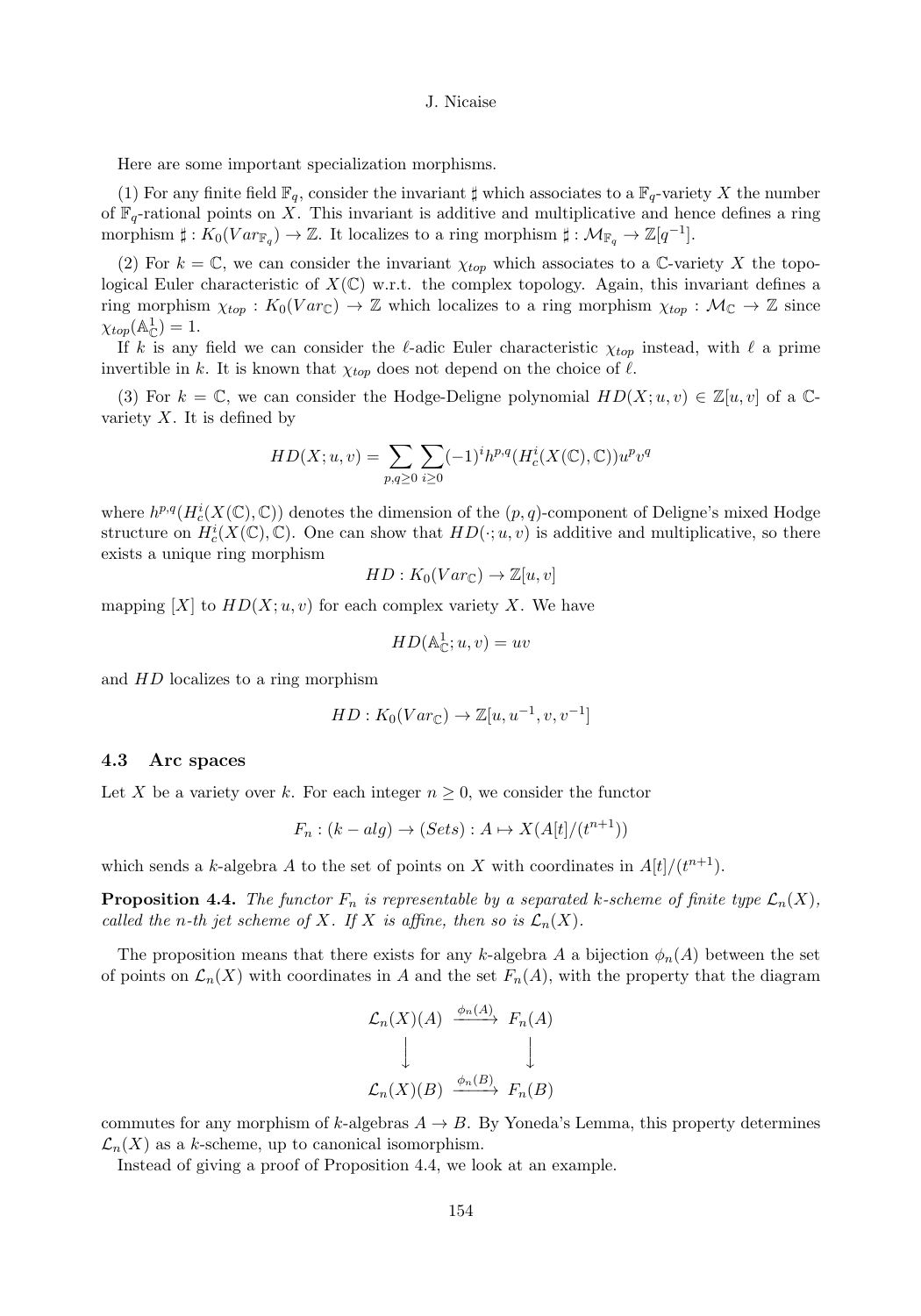**Example 4.5.** Let X be the closed subvariety of  $\mathbb{A}_k^2 = \text{Spec } k[x, y]$  defined by the equation  $x^2 - y^3 = 0$ . Then a point of  $\mathcal{L}_2(X)$  with coordinates in some k-algebra A is a couple

$$
(x_0 + x_1t + x_2t^2, y_0 + y_1t + y_2t^2)
$$

with  $x_0, \ldots, y_2 \in A$  such that

$$
(x_0 + x_1t + x_2t^2)^2 - (y_0 + y_1t + y_2t^2)^3 \equiv 0 \mod t^3
$$

Working this out, we get the equations

$$
\begin{cases}\n(x_0)^2 - (y_0)^3 &= 0 \\
2x_0x_1 - 3(y_0)^2y_1 &= 0 \\
(x_1)^2 + 2x_0x_2 - 3y_0(y_1)^2 - 3(y_0)^2y_2 &= 0\n\end{cases}
$$

and if we view  $x_0, \ldots, y_2$  as affine coordinates, these equations define  $\mathcal{L}_2(X)$  as a closed subscheme of  $\mathbb{A}_k^6$ .

For any pair of integers  $m \ge n \ge 0$  and any k-algebra A, the truncation map

$$
A[t]/t^{m+1} \to A[t]/t^{n+1}
$$

defines a natural transformation of functors  $F_m \to F_n$ , so by Yoneda's Lemma we get a natural truncation morphism of  $k$ -schemes

$$
\pi_n^m : \mathcal{L}_m(X) \to \mathcal{L}_n(X)
$$

This is the unique morphism such that for any  $k$ -algebra  $A$ , the square

$$
X(A[t]/t^{m+1}) \longrightarrow X(A[t]/t^{n+1})
$$
  
\n
$$
\phi_m(A) \downarrow \qquad \qquad \downarrow \phi_n(A)
$$
  
\n
$$
\mathcal{L}_m(X)(A) \xrightarrow{\pi_n^m(A)} \mathcal{L}_n(X)(A)
$$

commutes.

Since the schemes  $\mathcal{L}_n(X)$  are affine for affine X, and  $\mathcal{L}_n(\cdot)$  takes open covers to open covers, the morphisms  $\pi_n^m$  are affine for any k-variety X. This property guarantees that the projective limit

$$
\mathcal{L}(X) = \lim_{\substack{\longleftarrow \\ n}} \mathcal{L}_n(X)
$$

exists in the category of k-schemes. The scheme  $\mathcal{L}(X)$  is called the arc scheme of X. It is not Noetherian, in general. It comes with natural projection morphisms

$$
\pi_n : \mathcal{L}(X) \to \mathcal{L}_n(X)
$$

For any field  $F$  over  $k$ , we have a natural bijection

$$
\mathcal{L}(X)(F) = X(F[[t]])
$$

and the points of these sets are called F-valued arcs on X. The morphism  $\pi_n$  maps an arc to its truncation modulo  $t^{n+1}$  in  $X(F[t]/(t^{n+1}))$ . In particular,  $\pi_0$  sends an element  $\psi$  of  $X(F[[t]])$  to the element  $\psi(0)$  of  $X(F)$  obtained by putting  $t = 0$  in the coordinates of  $\psi$ . We call  $\psi(0)$  the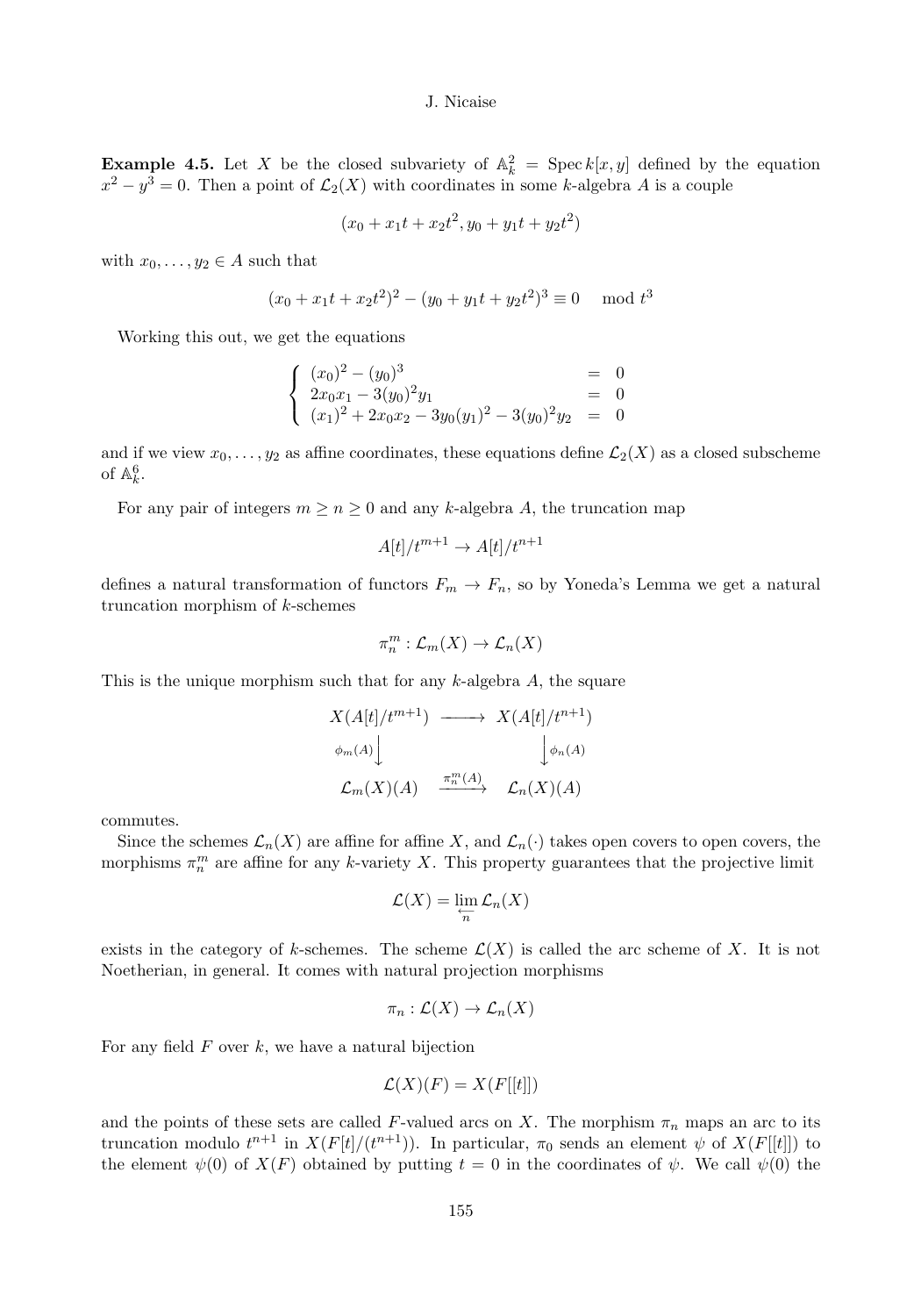origin of the arc  $\psi$ . An arc should be seen as a two-dimensional infinitesimal disc on X with origin at  $\psi(0)$ .

It follows immediately from the definition that  $\mathcal{L}_0(X) = X$  and that  $\mathcal{L}_1(X)$  is the tangent scheme of X. A morphism of k-varieties  $h: Y \to X$  induces morphisms

$$
\mathcal{L}(h) : \mathcal{L}(Y) \to \mathcal{L}(X) \mathcal{L}_n(h) : \mathcal{L}_n(Y) \to \mathcal{L}_n(X)
$$

which commute with the truncation maps.

If X is smooth over k, of pure dimension d, then the morphisms  $\pi_n^m$  are Zariski-locally trivial fibrations with fiber  $\mathbb{A}_k^{d(m-n)}$ . To see this, note that by smoothness, X can be covered with open subvarieties U which admit an étale morphism  $h : U \to \mathbb{A}^d_k$ . Since  $A[t]/(t^{m+1}) \to A[t]/(t^{n+1})$  is a nilpotent immersion for any  $k$ -algebra  $A$ , the infinitesimal lifting criterion for étale morphisms implies that the square

$$
\mathcal{L}_m(U) \xrightarrow{\mathcal{L}_m(h)} \mathcal{L}_m(\mathbb{A}_k^d)
$$
  

$$
\pi_n^m \downarrow \qquad \qquad \downarrow \pi_n^m
$$
  

$$
\mathcal{L}_n(U) \xrightarrow{\mathcal{L}_n(h)} \mathcal{L}_n(\mathbb{A}_k^d)
$$

is Cartesian. In intuitive terms, arcs are ( $\acute{e}t$ ale-)local objects on X and any smooth variety of pure dimension *d* looks (étale-)locally like an open subvariety of  $\mathbb{A}_k^d$ ; but an element of

$$
\mathcal{L}_n(\mathbb{A}_k^d)(A) = \mathbb{A}_k^d(A[t]/t^{n+1})
$$

is simply a *d*-tuple of elements in  $A[t]/t^{n+1}$ .

If X is singular, the schemes  $\mathcal{L}_n(X)$  and  $\mathcal{L}(X)$  are still quite mysterious. They contain a lot of information on the singularities of  $X$ . Motivic integration provides a powerful way to extract interesting invariants of the singularities from the arc schemes  $\mathcal{L}(X)$ .

**Example 4.6.** We continue our previous Example. For any k-algebra A, a point on  $\mathcal{L}(X)$  with coordinates in  $A$  is given by a couple

$$
(x(t) = x_0 + x_1t + x_2t^2 + \dots, y(t) = y_0 + y_1t + y_2t^2 + \dots)
$$

with  $x_i, y_i \in A$ , such that  $x(t)^2 - y(t)^3 = 0$ .

Working this out yields an infinite number of polynomial equations in the variables  $x_i$ ,  $y_i$  and these realize  $\mathcal{L}(X)$  as a closed subscheme of the infinite-dimensional affine space

$$
\mathbb{A}_k^{\infty} = \operatorname{Spec} k[x_0, y_0, x_1, y_1, \ldots]
$$

The truncation map

$$
\pi_n:\mathcal{L}(X)\to\mathcal{L}_n(X)
$$

sends  $(x(t), y(t))$  to

$$
(x_0 + \ldots + x_n t^n, y_0 + \ldots + y_n t^n)
$$

and (if A is a field) the origin of  $(x(t), y(t))$  is simply the point  $(x_0, y_0)$  in  $X(A)$ .

If k has characteristic zero, one can give an elegant construction of the schemes  $\mathcal{L}_n(X)$  and  $\mathcal{L}(X)$ using differential algebra. Assume that  $X$  is affine, say given by polynomial equations

$$
f_1(x_1,\ldots,x_r)=\ldots=f_\ell(x_1,\ldots,x_r)
$$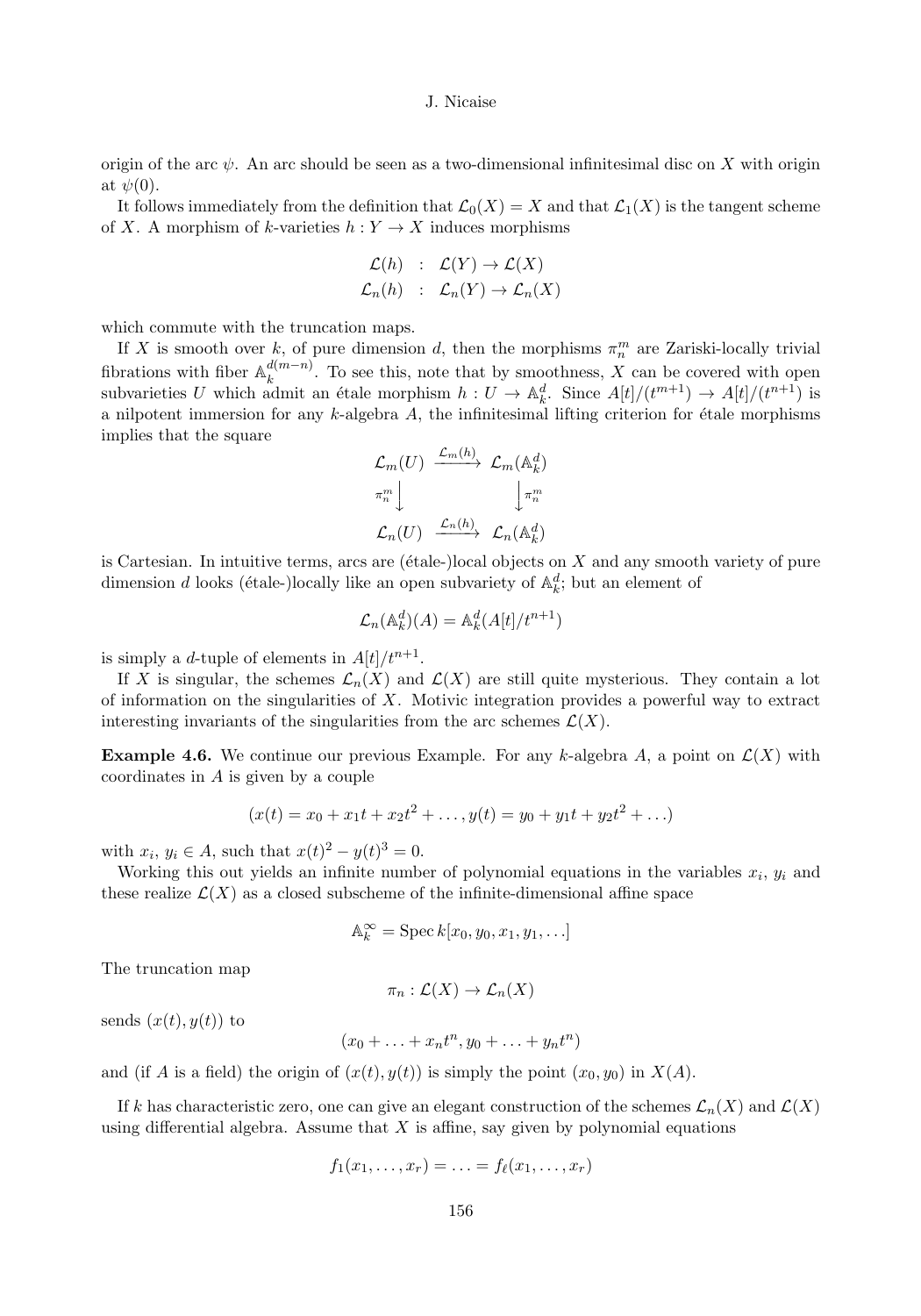in affine r-space  $\mathbb{A}_k^r = \operatorname{Spec} k[x_1, \ldots, x_r]$ . Consider the k-algebra

$$
B = k[y_{1,0},\ldots,y_{r,0},y_{1,1},\ldots]
$$

and the unique k-derivation  $\delta : B \to B$  mapping  $y_{i,j}$  to  $y_{i,j+1}$  for each  $i, j$ . Then  $\mathcal{L}(X)$  is isomorphic to the closed subscheme of  $\text{Spec } B$  defined by the equations

$$
\delta^{(i)}(f_q(y_{1,0},\ldots,y_{r,0}))=0
$$

for  $q = 1, \ldots, \ell$  and  $i \in \mathbb{N}$ . The point with coordinates  $y_{i,j}$  corresponds to the arc

$$
(\sum_{j\geq 0} \frac{y_{1,j}}{j!} t^j, \dots, \sum_{j\geq 0} \frac{y_{r,j}}{j!} t^j)
$$

See for instance [36] for details.

# 4.4 Motivic integrals

Copying the notion of cylinder and the description of its Haar measure to the setting of arc spaces, we can define a *motivic measure* on a class of subsets of the arc space  $\mathcal{L}(X)$ . From now on, we assume that  $X$  is smooth over  $k$ , of pure dimension  $d$ .

**Definition 4.7.** A cylinder in  $\mathcal{L}(X)$  is a subset C of the form  $(\pi_m)^{-1}(C_m)$ , with  $m \geq 0$  and  $C_m$ a constructible subset of  $\mathcal{L}_m(X)$ .

Note that the set of cylinders in  $\mathcal{L}(X)$  is a Boolean algebra, i.e. it is closed under complements, finite unions and finite intersections.

**Lemma-Definition 4.8.** Let C be a cylinder in  $\mathcal{L}(X)$ , and choose  $m \geq 0$  such that  $C =$  $(\pi_m)^{-1}(C_m)$  with  $C_m$  constructible in  $\mathcal{L}_m(X)$ . The value

$$
\mu(C) := [\pi_m(C)] \mathbb{L}^{-d(m+1)} \in \mathcal{M}_k
$$

does not depend on m, and is called the motivic measure  $\mu(C)$  of C.

*Proof.* This follows immediately from the fact that the truncation morphisms  $\pi_m^n$  are Zariski-locally trivial fibrations with fiber  $\mathbb{A}_k^{d(n-m)}$ .  $\Box$ 

Here is an elementary but important example.

**Example 4.9.** If  $C = \mathcal{L}(X)$ , then  $\mu(C) = \mathbb{L}^{-d}[X]$ .

The normalization factor  $\mathbb{L}^{-d}$  is added in accordance with the p-adic case, where the ring of integers gets measure one (rather then the cardinality of the residue field). For geometric applications, it would be more natural to omit it (and this is often done in literature). Note that the motivic measure  $\mu$  is additive w.r.t. finite disjoint unions.

Remark 4.10. In the general theory of motivic integration on algebraic varieties [11], one constructs a much larger class of measurable subsets of arc spaces of (possibly singular) k-varieties, and one defines the motivic measure via approximation by cylinders. This necessitates replacing  $\mathcal{M}_k$  by a certain "dimensional completion"  $\mathcal{M}_k$ .

The following definition suggests itself.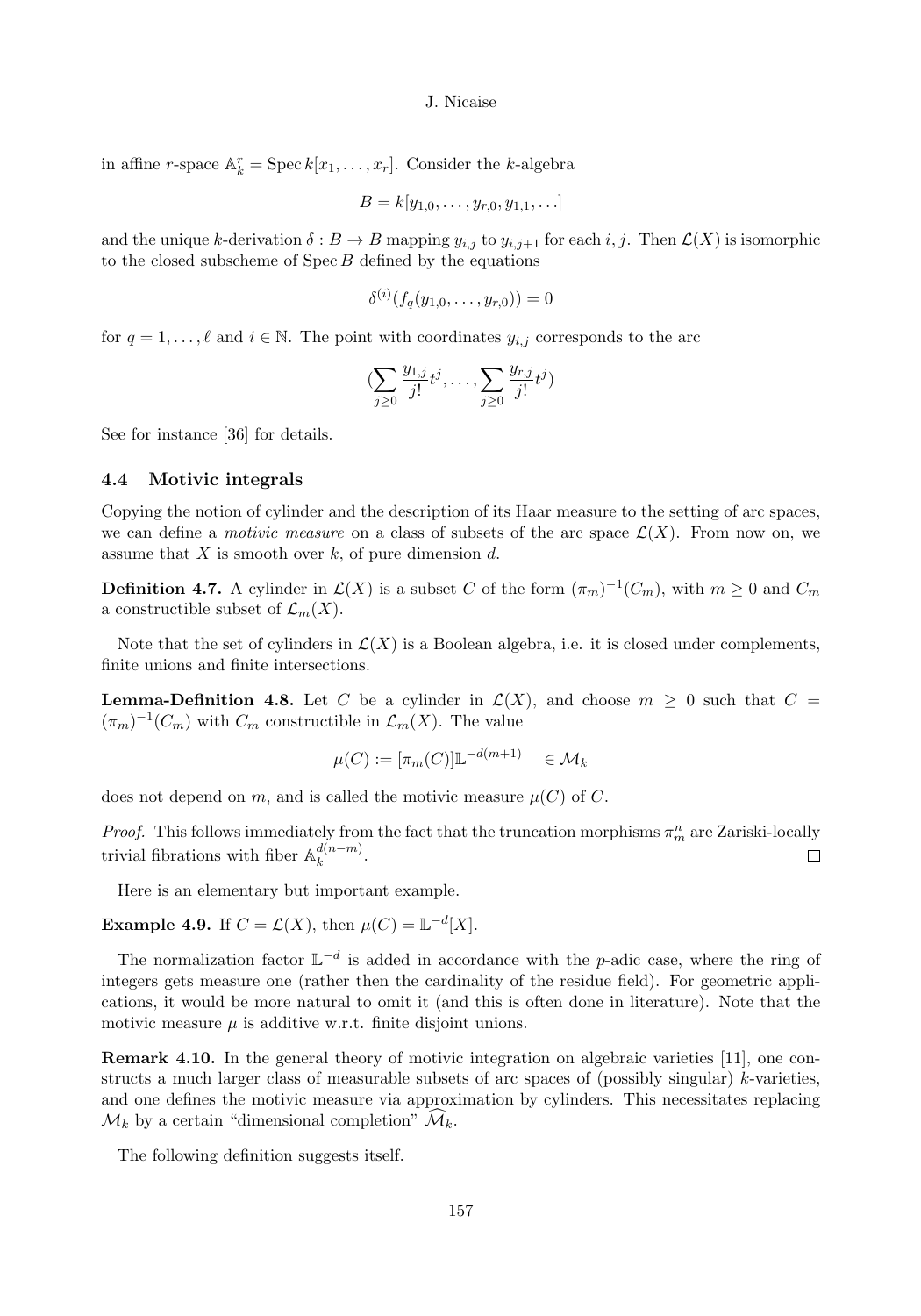Definition 4.11. We say that a function

$$
\alpha:\mathcal{L}(X)\to\mathbb{N}\cup\{\infty\}
$$

is integrable if it takes finitely many values, and if the fiber  $\alpha^{-1}(i)$  is a cylinder for each  $i \in \mathbb{N}$ .

We define the motivic integral of  $\alpha$  by

$$
\int_{\mathcal{L}(X)} \mathbb{L}^{-\alpha} = \sum_{i \in \mathbb{N}} \mu(\alpha^{-1}(i)) \mathbb{L}^{-i} \quad \in \mathcal{M}_k
$$

We will need the following generalization of the definition.

**Definition 4.12.** Let  $s$  be a formal variable, and consider functions

$$
\alpha, \, \beta : \mathcal{L}(X) \to \mathbb{N} \cup \{\infty\}
$$

We say that  $\alpha \cdot s + \beta$  is integrable if  $\alpha^{-1}(i)$  and  $\beta^{-1}(i)$  are cylinders for every  $i \in \mathbb{N}$ , and if  $\beta$  takes only a finite number of values on each fiber  $\alpha^{-1}(i)$  with  $i \in \mathbb{N}$ .

We define the motivic integral of  $\alpha \cdot s + \beta$  by

$$
\int_{\mathcal{L}(X)} \mathbb{L}^{-(\alpha \cdot s + \beta)} = \sum_{i,j \in \mathbb{N}} \mu(\alpha^{-1}(i) \cap \beta^{-1}(j)) \mathbb{L}^{-(is+j)} \quad \in \mathcal{M}_k[[\mathbb{L}^{-s}]]
$$

The condition that  $\beta$  assumes only finitely many values on the fibers of  $\alpha$  guarantees that the coefficient of each  $\mathbb{L}^{-is}$  in the definition is a finite sum.

# 4.5 Change of variables

The central and most powerful tool in the theory of motivic integration is the change of variables formula. It has various profound applications in birational geometry and singularity theory. For its precise statement, we need some auxiliary notation. For any k-variety Y, any ideal sheaf  $\mathscr J$ on Y and any arc

$$
\psi: \operatorname{Spec} F[[t]] \to Y
$$

on Y, we define the order of  $\mathscr J$  at  $\psi$  by

$$
ord_t \mathscr{J}(\psi) = \min\{ord_t \psi^* f \mid f \in \mathscr{J}_{\psi(0)}\}
$$

where  $ord_t \psi^* f$  is the t-adic valuation of  $\psi^* f \in F[[t]]$ . In this way, we obtain a function

$$
ord_t \mathscr{J} : \mathcal{L}(Y) \to \mathbb{N} \cup \{\infty\}
$$

whose fibers over N are cylinders. Note that  $ord_t \mathscr{J}(\psi) = \infty$  iff the image of  $\psi$  is contained in the support of  $\mathscr{J}.$ 

**Theorem 4.13** (Denef-Loeser; Change of variables formula). Assume that k is perfect. Let h:  $Y \rightarrow X$  be a proper birational morphism, with Y smooth over k, and denote by Jach the Jacobian ideal sheaf of h. Let  $\alpha \cdot s + \beta$  be an integrable function on  $\mathcal{L}(X)$ , and assume that ord<sub>t</sub> Jac<sub>h</sub> takes only finitely many values on each fiber of  $\alpha \circ \mathcal{L}(h)$  over  $\mathbb{N}$ . Then

$$
\int_{\mathcal{L}(X)} \mathbb{L}^{-(\alpha \cdot s + \beta)} = \int_{\mathcal{L}(Y)} \mathbb{L}^{-((\alpha \circ \mathcal{L}(h)) \cdot s + \beta \circ \mathcal{L}(h) + ord_t Jac_h)}
$$

in  $\mathcal{M}_k[[\mathbb{L}^{-s}]].$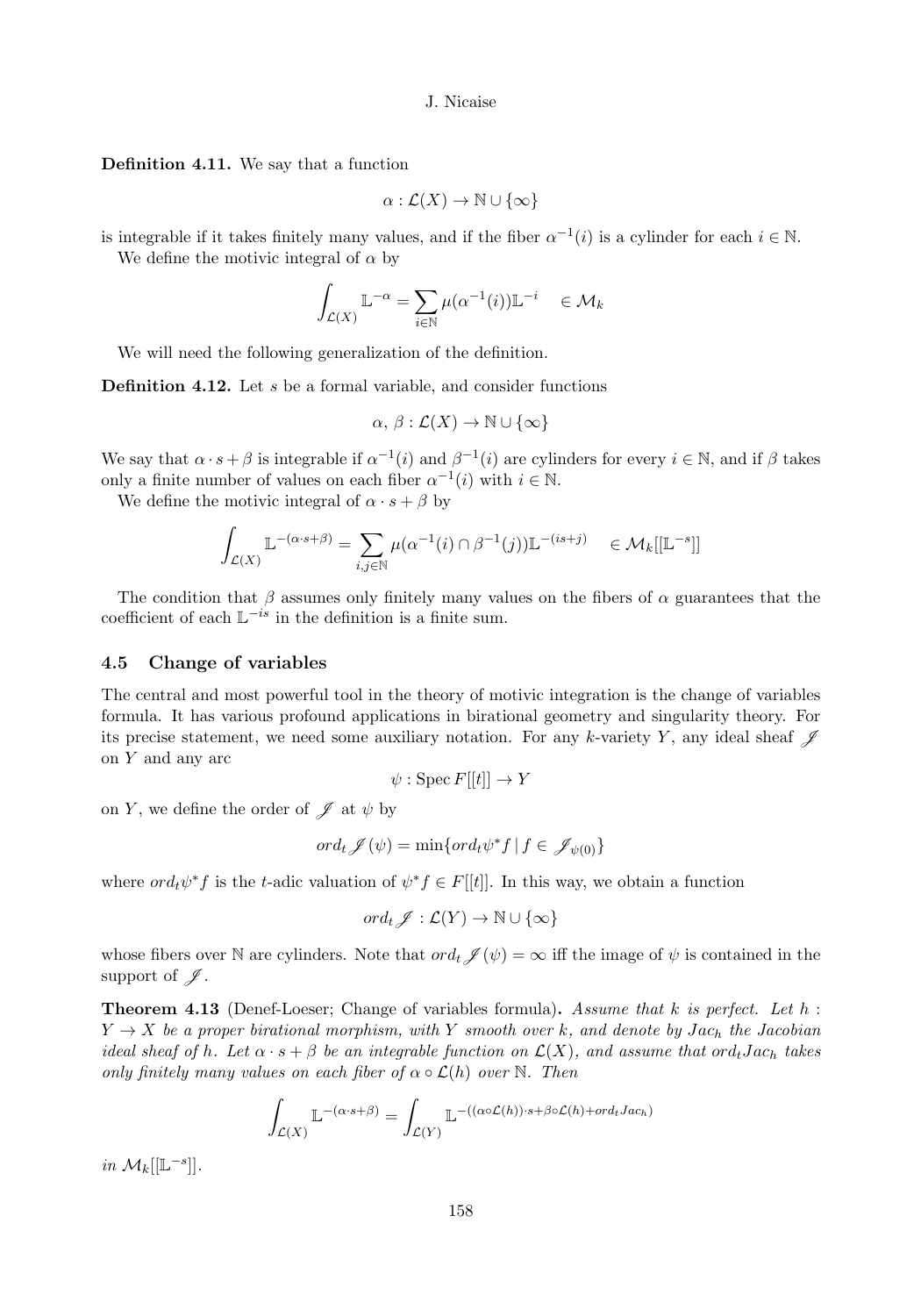**Remark 4.14.** In [11], Denef and Loeser stated the change of variables formula in the case where k has characteristic zero, but this assumption is not necessary; see [40].

The proof of the change of variables formula goes beyond the scope of this introduction. The very basic idea behind the formula is the following: if we denote by  $V$  the closed subscheme of  $Y$  defined by the Jacobian ideal  $Jac_h$ , and by U its image under h, then the morphism  $h: Y - V \to X - U$ is an isomorphism. Combined with the properness of  $h$ , this implies that

$$
\mathcal{L}(h) : \mathcal{L}(Y) - \mathcal{L}(V) \to \mathcal{L}(X) - \mathcal{L}(U)
$$

is a bijection; but  $\mathcal{L}(V)$  and  $\mathcal{L}(U)$  have measure zero in  $\mathcal{L}(Y)$ , resp.  $\mathcal{L}(X)$  (w.r.t. a certain more refined motivic measure) so it is reasonable to expect that there exists a change of variables formula.

The jet schemes  $\mathcal{L}_n(Y)$ , however, are "contracted" under the morphism

$$
\mathcal{L}_n(h): \mathcal{L}_n(Y) \to \mathcal{L}_n(X)
$$

and this affects the motivic measure of cylinders. The "contraction factor" is measured by the Jacobian.

**Example 4.15.** Put  $X = \mathbb{A}_k^3 = \operatorname{Spec} k[x, y, z]$  and let  $h: Y \to X$  be the blow-up of X at the origin O. Let  $\mathscr J$  be the ideal sheaf on X defining the origin. It corresponds to the ideal  $(x, y, z)$  in  $k[x, y, z]$ . Denote by C the subset of  $\mathcal{L}(X)$  where the function  $\partial t \mathscr{J}$  takes the value 1. It consists of the arcs

$$
(x_0 + x_1t + x_2t^2 + \dots, y_0 + y_1t + y_2t^2 + \dots, z_0 + z_1t + z_2t^2 + \dots)
$$

on  $\mathbb{A}_k^3$  with  $x_0 = y_0 = z_0 = 0$  and  $(x_1, y_1, z_1) \neq (0, 0, 0)$ , so we see that it is a cylinder over the constructible subset  $\pi_1(C)$  of

$$
\mathcal{L}_1(X) = \text{Spec}\, k[x_0, x_1, y_0, y_1, z_0, z_1]
$$

defined by the same conditions. Since  $\pi_1(C)$  is isomorphic to  $\mathbb{A}_k^3 \setminus \{(0,0,0)\}\)$ , the motivic measure of  $C$  is equal to

$$
\mu(C) = \mathbb{L}^{-6}[\pi_1(C)] = \mathbb{L}^{-6}(\mathbb{L}^3 - 1)
$$

in  $\mathcal{M}_k$ .

The pull-back  $\mathscr{J}' = \mathscr{J} \mathcal{O}_Y$  of the ideal sheaf  $\mathscr{J}$  to Y is the defining ideal sheaf of the exceptional divisor  $E = h^{-1}(O)$ . The jacobian ideal  $Jac_h$  of h is the square of  $\mathscr{J}'$ . The inverse image C' of C under the morphism  $\mathcal{L}(h)$  is the cylinder in  $\mathcal{L}(Y)$  where the function

$$
ord_t \mathscr{J}' = ord_t \mathscr{J} \circ \mathcal{L}(h)
$$

takes value 1. This implies that  $ord_tJac_h$  takes value 2 on  $C'$ .

The set C' is a cylinder over its image  $\pi_1(C') \cong E \times \mathbb{A}_k^2 \times_k \mathbb{G}_{m,k}$  in  $\mathcal{L}_1(C')$ . Indeed: if u is any closed point of E and we choose local coordinates  $(x', y', z')$  on an open neighbourhood U of u (i.e. an étale morphism  $U \to \mathbb{A}^3_k = \text{Spec } k[x', y', z']$  mapping u to the origin) such that  $E \cap U$  is defined by the equation  $x' = 0$ , then  $C' \cap (\pi_0)^{-1}(U)$  is determined by the conditions  $x'_0 = 0$  and  $x'_1 \neq 0$ .

The motivic measure of  $C'$  is equal to

$$
\mu(C') = \mathbb{L}^{-6}(\mathbb{L} - 1)\mathbb{L}^2[E]
$$

in  $\mathcal{M}_k$ . The change of variables formula tells us that

$$
\mu(C) = \mu(C') \mathbb{L}^{-2}
$$

which is indeed the case since E is isomorphic to  $\mathbb{P}_k^2$  and  $[E] = \mathbb{L}^2 + \mathbb{L} + 1$  in  $\mathcal{M}_k$ .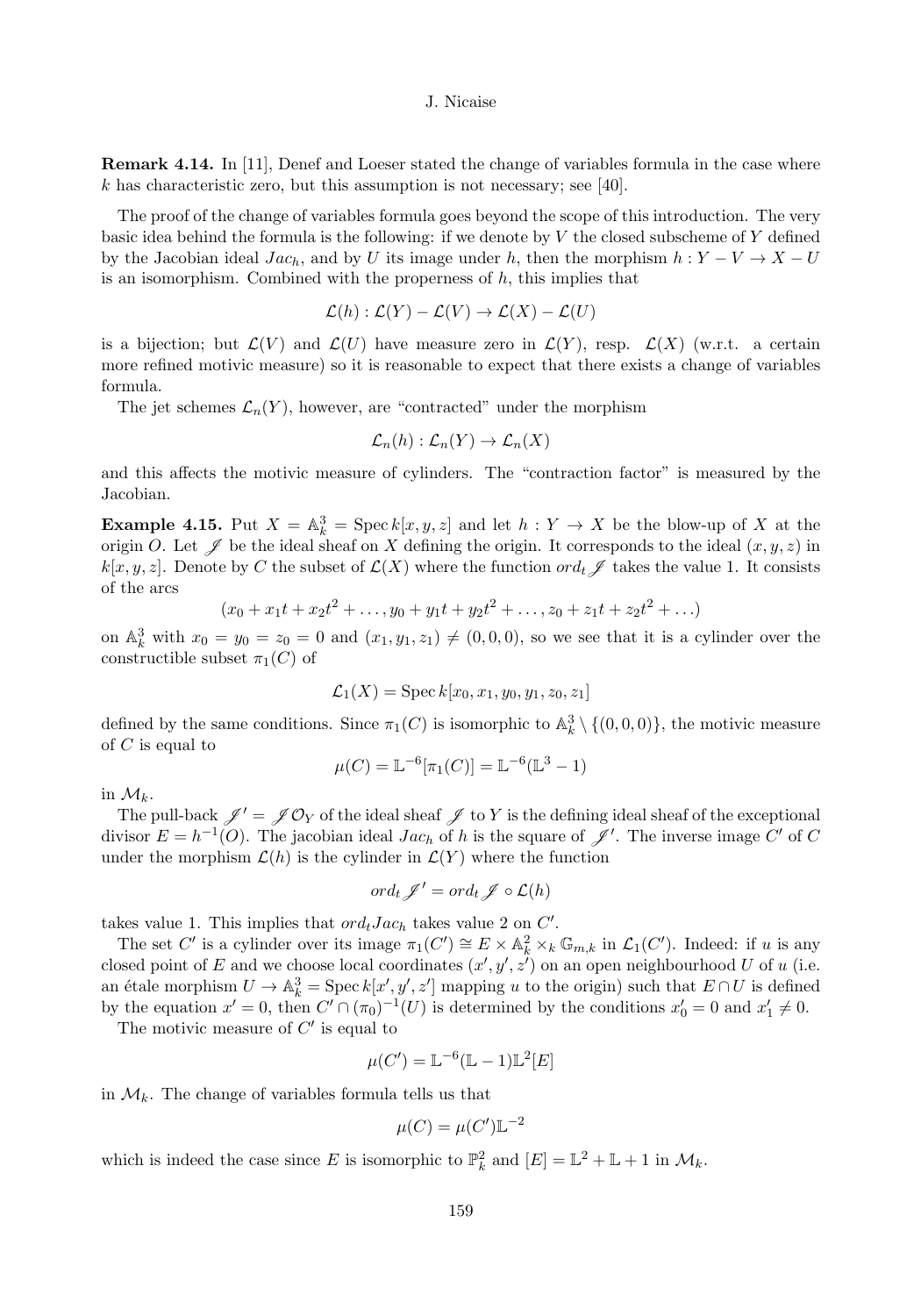# 4.6 A (cheating) proof of Kontsevich' theorem

As we already mentioned, Kontsevich created motivic integration to prove the following theorem. Recall that a Calabi-Yau variety over  $\mathbb C$  is a smooth, proper, connected  $\mathbb C$ -variety X of dimension d such that  $\Omega^d_{X/\mathbb{C}}$  is isomorphic to  $\mathcal{O}_X$ , i.e. such that X admits a nowhere vanishing differential form of maximal degree.

**Theorem 4.16** (Kontevich). If X and Y are birationally equivalent Calabi-Yau varieties over  $\mathbb{C}$ , then  $X$  and  $Y$  have the same Hodge numbers.

To prove this result, we need the refined version of motivic integration taking values in a certain completion  $\mathcal{M}_{\mathbb{C}}$  of  $\mathcal{M}_{\mathbb{C}}$ . Nevertheless, it is possible to indicate at least the general ideas. Denote by d the dimension of  $X$  and  $Y$ . The fact that  $X$  and  $Y$  are birationally equivalent implies that there exists a smooth and proper  $\mathbb{C}\text{-variety }Z$  together with proper birational morphisms

$$
X \xleftarrow{f} Z \xrightarrow{g} Y
$$

We can express  $\mathbb{L}^{-d}[X] \in \mathcal{M}_{\mathbb{C}}$  by the motivic integral

$$
\int_{\mathcal{L}(X)} 1
$$

(where we should really write  $\mathbb{L}^{-0}$  instead of 1) and the analogous expression holds for  $\mathbb{L}^{-d}[Y]$ . Now we can compute both motivic integrals on  $Z$ , using the change of variables formula. This yields

$$
\mathbb{L}^{-d}[X] = \int_{\mathcal{L}(Z)} \mathbb{L}^{-ord_t Jac_f} \tag{4.1}
$$

$$
\mathbb{L}^{-d}[Y] = \int_{\mathcal{L}(Z)} \mathbb{L}^{-ord_tJac_g} \tag{4.2}
$$

The alert reader may have noticed that this is the place where we're cheating, since  $ord_tJac_f$ and  $ord_tJac_q$  take infinitely many values on  $\mathcal{L}(Z)$  if f and g are not isomorphisms, so that the integrals on the right hand side become infinite sums. However, the general formalism of motivic integration can deal with such expressions, replacing  $\mathcal{M}_{\mathbb{C}}$  by  $\widehat{\mathcal{M}}_{\mathbb{C}}$ .

One can show that the specialization morphism  $HD$  from Section 4.2 factors through the image of  $\mathcal{M}_{\mathbb{C}}$  in  $\mathcal{M}_{\mathbb{C}}$ , so to prove the theorem it suffices to show that (4.1) and (4.2) coincide. Choose nowhere vanishing differential forms  $\omega_X$  and  $\omega_Y$  of degree d on X, resp. Y. Since X is normal and Y is proper, the rational map  $g \circ f^{-1}$  is defined on an open subvariety of X whose complement has codimension  $\geq 2$  in X, and the pullback  $(g \circ f^{-1})^* \omega_Y$  extends uniquely to a degree d differential form on X. Hence, there exists a unique regular function a on X with  $(g \circ f^{-1})^* \omega_Y = a \cdot \omega_X$ . Pulling back to Z we get  $g^*\omega_Y = f^*a \cdot f^*\omega_X$ . Symmetrically, there exists a unique regular function b on Y such that  $(f \circ g^{-1})^* \omega_X = b \cdot \omega_Y$  and on Z we have  $f^* \omega_X = g^* b \cdot g^* \omega_Y$ . Hence,  $f^* a$  and  $g^* b$ are units on Z and belong to C. This means that the ideal sheaves  $Jac_f$  and  $Jac_g$  coincide.

A similar proof yields a stronger result: we say that two proper, smooth, connected C-varieties X and Y are K-equivalent if there exists a smooth, proper, connected C-variety Z and proper birational morphisms  $f: Z \to X$  and  $g: Z \to Y$  such that the Jacobian divisors  $(Jac_f)$  and  $(Jac<sub>q</sub>)$  are linearly equivalent (i.e.  $Jac<sub>f</sub>$  and  $Jac<sub>q</sub>$  are isomorphic as invertible sheaves on Z). One can show that this automatically implies that the ideal sheaves  $Jac_f$  and  $Jac_g$  coincide, and the above arguments show that  $[X] = [Y]$  in  $\widehat{\mathcal{M}}_{\mathbb{C}}$ .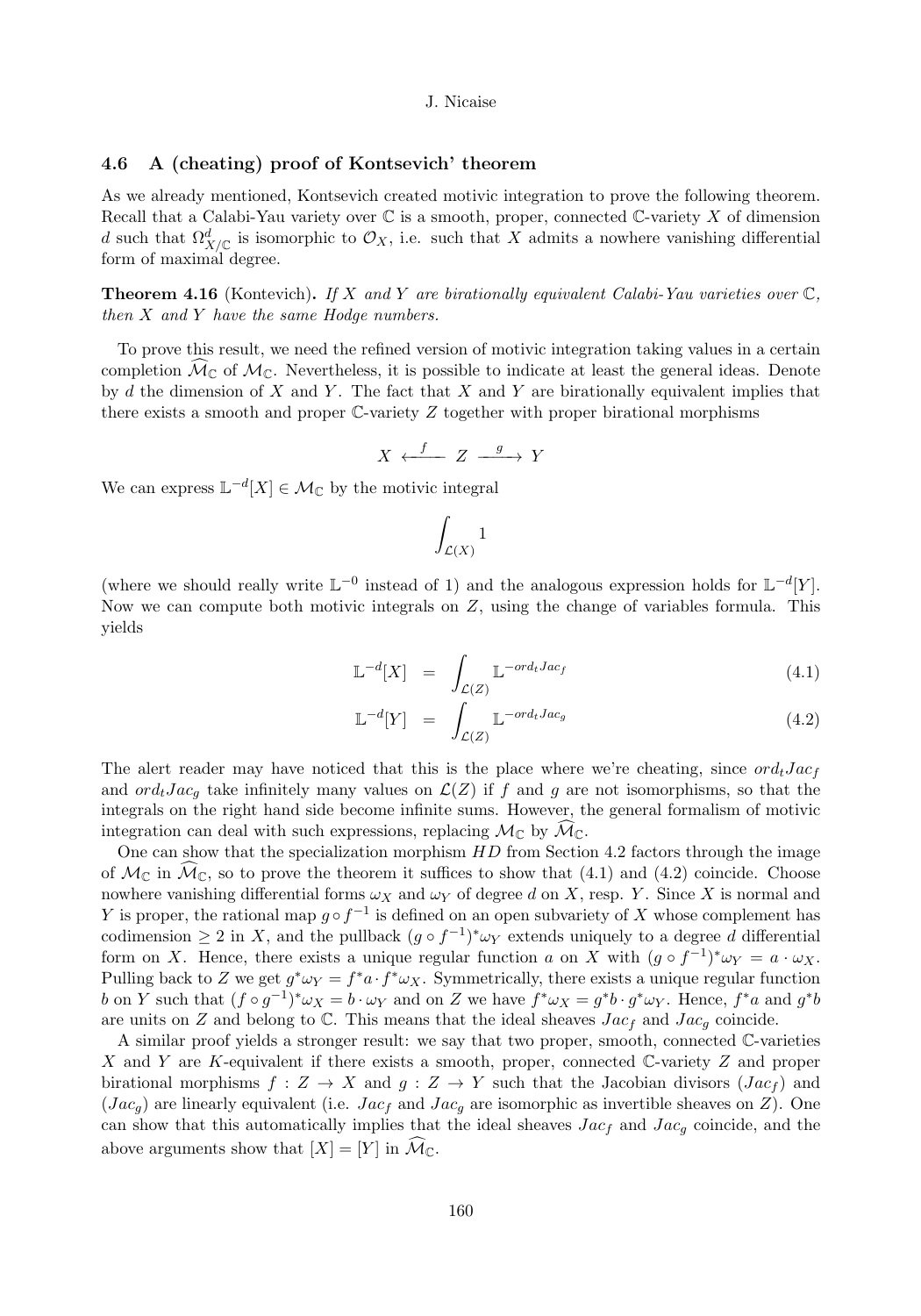# 5 Motivic zeta functions

# 5.1 Definitions

Using the ideas in the previous section, we can transfer the definition of the  $p$ -adic local zeta function to the motivic framework. We will only consider the case where  $\Phi$  is the characteristic function of  $R^d$ , and the character  $\chi$  is trivial, i.e. we'll construct the motivic counterpart of

$$
Z(f;s)=\int_{R^d}|f|_K^sd\mu
$$

with  $f \in K[\tilde{x}] = K[x_1, \ldots, x_d]$ . There is also a more delicate definition of the motivic zeta function for non-trivial characters  $\chi$  and more general  $\Phi$ ; see [10].

Let k be any field, and let f be a polynomial in  $k[x_1, \ldots, x_d]$ . The integration space  $R^d$  is replaced by the arc scheme  $\mathcal{L}(\mathbb{A}_k^d)$  with the motivic measure. What should  $|f|_K^s$  be?

For  $g \in K[\tilde{x}]$  and  $x \in R^d$ ,  $|g(x)|_K$  equals  $q^{-v(g(x))}$ , with q the number of rational points on the affine line over the residue field of  $R$ . So in the motivic setting, the natural candidate to replace  $|f(x)|_K$  for some k-field F and

$$
x \in \mathcal{L}(\mathbb{A}_k^d)(F) = F[[t]]^d
$$

is  $\mathbb{L}^{-ord_t f(x)}$  where  $ord_t$  denotes the t-adic valuation on  $F[[t]]$ . This leads to the following definition.

**Definition 5.1.** Let k be any field, let X be a smooth k-variety of pure dimension, and let

$$
f:X\to\mathbb{A}^1_k
$$

be a k-morphism to the affine line. We define the motivic zeta function  $Z_{mot}(f; s)$  of f by

$$
Z_{mot}(f;s) = \int_{\mathcal{L}(X)} \mathbb{L}^{-ord_t f \cdot s} \quad \in \mathcal{M}_k[[\mathbb{L}^{-s}]]
$$

Here  $ord_t f = ord_t(f)$ , the function  $\mathcal{L}(X) \to \mathbb{N} \cup {\infty}$  associated to the ideal sheaf  $(f)$  on X generated by  $f$ .

Denote by  $V_f$  the closed subscheme of X defined by  $(f)$ . As in the p-adic case, a simple transformation rule relates this zeta function to the motivic Poincaré series

$$
Q_{mot}(T) = \sum_{m \ge 0} [\mathcal{L}_m(V_f)]T^{m+1} \quad \in K_0(Var_k)[[T]]
$$

with  $T = \mathbb{L}^{-s}$ . This is the motivic counterpart of Igusa's Poincaré series, since for any k-field F, the set  $\mathcal{L}_m(V_f)(F)$  is the space of solutions of the congruence  $f \equiv 0 \mod t^{n+1}$  in  $X(F[t]/(t^{n+1}))$ .

**Theorem 5.2** (Denef-Loeser). Suppose that  $k$  has characteristic zero. The motivic zeta function  $Z_{mot}(f;s)$  is rational in  $T = \mathbb{L}^{-s}$  over  $\mathcal{M}_k$ . More precisely, there exists a finite subset S of  $\mathbb{Z}_{>0}\times\mathbb{Z}_{>0}$  such that  $Z_{mot}(f;s)$  belongs to

$$
\mathcal{M}_k \left[ \frac{\mathbb{L}^{-as-b}}{1 - \mathbb{L}^{-as-b}} \right]_{(a,b) \in S} \subset \mathcal{M}_k[[\mathbb{L}^{-s}]]
$$

If  $h: Y \to X$  is an embedded resolution of singularities for f, then we can take for S the set of numerical data of the resolution. In fact, by a similar computation as in the  $p$ -adic case, using the change of variables formula, one obtains an explicit expression for  $Z_{mot}(f; s)$  in terms of h. Note that Theorem 4.13 applies to the morphism  $h$  : since we always assume that h is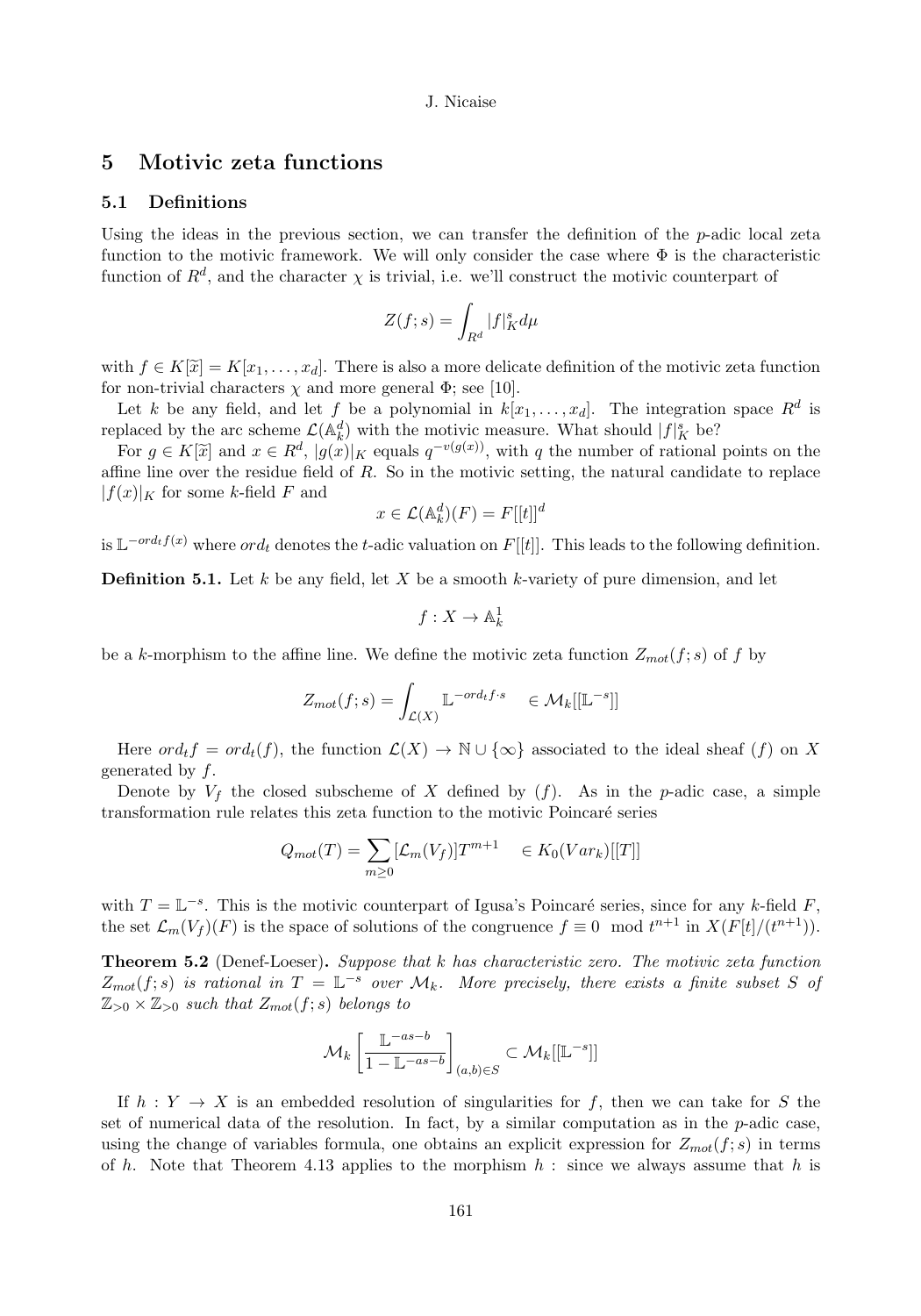an isomorphism over the complement of the zero locus of f in X, the Jacobian divisor  $(Jac_h)$  is supported on  $(f \circ h)$ , which implies that  $ord_tJac_h$  takes only finitely many values on each fiber of  $ord_t(f \circ h) = ord_t f \circ \mathcal{L}(h).$ 

Denote by  $E_i, i \in I$  the irreducible components of the divisor  $E = (f \circ h)$ , and by  $(N_i, \nu_i)$ the corresponding numerical data. For any non-empty subset J of I we put  $E_J = \cap_{j \in J} E_j$  and  $E_J^o = E_J \setminus (\cup_{i \notin J} E_i)$ . In particular,  $E_{\emptyset} = Y$  and  $E_{\emptyset}^o = Y \setminus E$ . We denote by d the dimension of X.

Theorem 5.3 (Denef-Loeser).

$$
Z_{mot}(f;s) = \mathbb{L}^{-d} \sum_{J \subset I} [E_J^o] \prod_{j \in J} \frac{(\mathbb{L} - 1)\mathbb{L}^{-N_i s - \nu_i}}{1 - \mathbb{L}^{-N_i s - \nu_i}} \in \mathcal{M}_k[[\mathbb{L}^{-s}]]
$$

# 5.2 The motivic monodromy conjecture

If we want to translate the statement of the monodromy conjecture to the motivic setting, there is a technical complication: one should be careful when speaking about poles of the zeta function, since  $K_0(Var_k)$  is not a domain.

**Conjecture 5.4** (Denef-Loeser; Motivic monodromy conjecture). Suppose that  $k$  is a subfield of C. Let X be a smooth k-variety and  $f: X \to \mathbb{A}^1_k$  a morphism of k-varieties, and denote by  $X_s$  the complex analytic space defined by the equation  $f = 0$  on the analytic space  $X^{an}$  associated to the complex variety  $X \times_k \mathbb{C}$ .

There exists a finite subset S of  $\mathbb{Z}_{>0} \times \mathbb{Z}_{>0}$  such that

$$
Z_{mot}(f;s) \in \mathcal{M}_k\left[\mathbb{L}^{-s}, \frac{1}{1-\mathbb{L}^{-as-b}}\right]_{(a,b)\in S}
$$

and such that for each  $(a, b) \in S$ , the value  $\exp(-2\pi i b/a)$  is a monodromy eigenvalue of f at some point of  $X_s$ .

We will see that the motivic monodromy conjecture implies the *p*-adic one.

## 5.3 Specialization to the  $p$ -adic world

We'll now explain how the motivic zeta function relates to the  $p$ -adic one. Let L be a number field, and let f be an element of  $L[x_1, \ldots, x_d]$ . The polynomial f defines a morphism of L-varieties  $f: \mathbb{A}_{L}^{d} \to \mathbb{A}_{L}^{1}$ . We'll denote by  $\mathcal{O}_{L}$  the ring of integers of L, and by Msp  $\mathcal{O}_{L}$  its maximal spectrum. For each finite place  $\mathfrak{P} \in \text{Msp } \mathcal{O}_L$ , we denote its residue field by  $k_{\mathfrak{P}}$ .

On the one hand, we can associate to  $f$  its motivic zeta function

$$
Z_{mot}(f;s) \in \mathcal{M}_L[[\mathbb{L}^{-s}]]
$$

On the other hand, for each finite place  $\mathfrak{P}$ , we can consider the  $\mathfrak{P}$ -adic zeta function  $Z_{\mathfrak{P}}(f; s)$ . Consider the ring

$$
\mathscr{Z} = \left(\prod_{\mathfrak{P} \in \mathrm{Msp}\, \mathcal{O}_L} \mathbb{Q}\right) / \left(\bigoplus_{\mathfrak{P} \in \mathrm{Msp}\, \mathcal{O}_L} \mathbb{Q}\right)
$$

For any variety X over L, we can choose a model over  $\mathcal{O}_L$ , and count rational points on the reduction modulo  $\mathfrak{P}$ , for each finite place  $\mathfrak{P}$ . The outcome may depend on the chosen model, but all these values together yield a well-defined element of  $\mathscr{L}$ . Moreover, since this operation is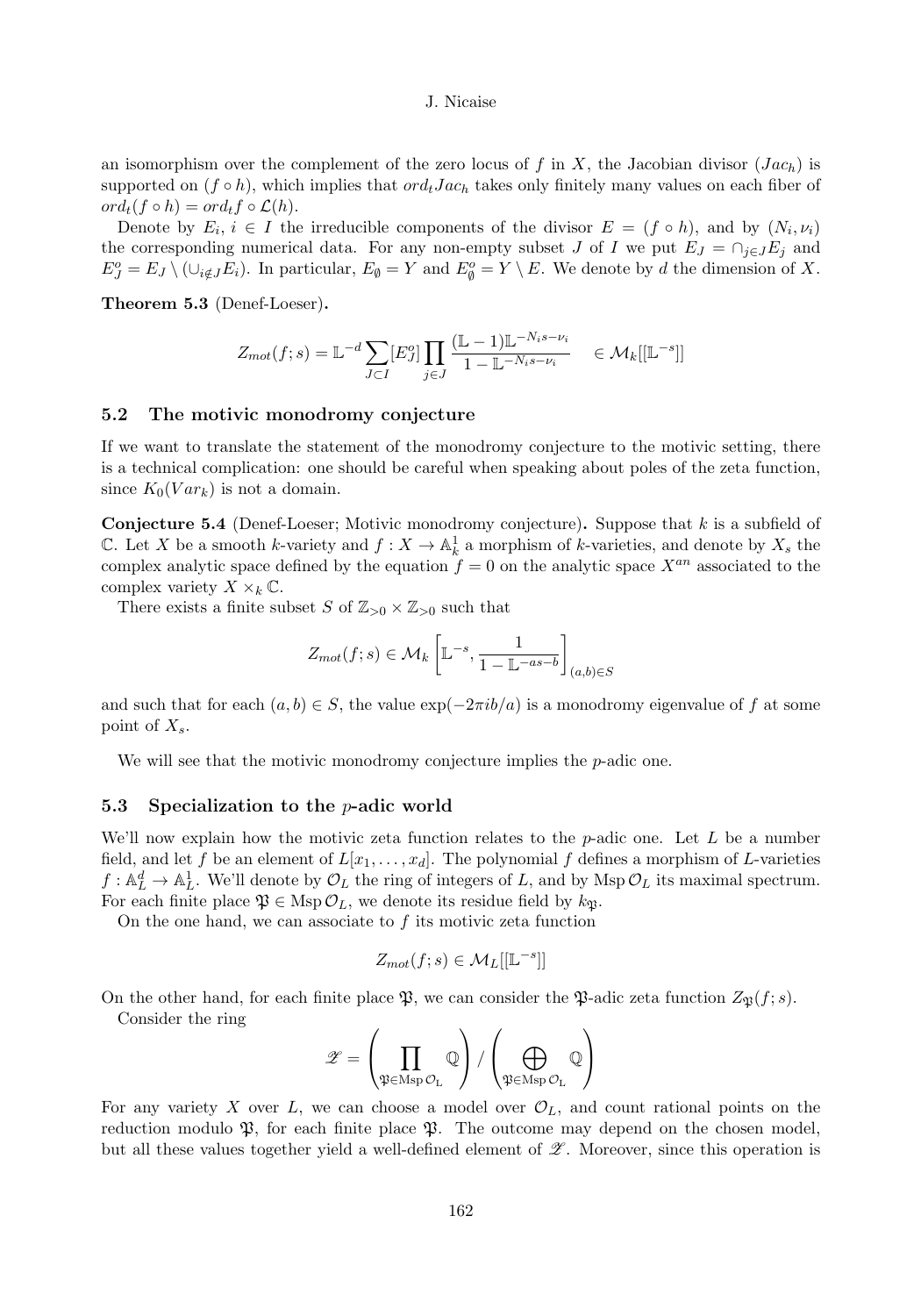additive (w.r.t. closed immersions) and multiplicative (w.r.t. the fiber product over  $L$ ), we obtain a morphism of rings  $K_0(Var_L) \to \mathscr{Z}$  which induces a morphism of rings

$$
\mathcal{N} : \mathcal{M}_k \left[ \frac{\mathbb{L}^{-as-b}}{1 - \mathbb{L}^{-as-b}} \right]_{(a,b) \in \mathbb{Z}_{>0} \times \mathbb{Z}_{>0}} \to \mathscr{Z}'
$$

with

$$
\mathscr{Z}' = \left(\prod_{\mathfrak{P} \in \mathrm{Msp}\,\mathcal{O}_L} \mathbb{Q}\left[\frac{|k_{\mathfrak{P}}|^{-as-b}}{1-|k_{\mathfrak{P}}|^{-as-b}}\right]_{(a,b)\in \mathbb{Z}_{>0}\times \mathbb{Z}_{>0}}\right)/(\oplus \ldots)
$$

**Theorem 5.5** (Denef-Loeser). The motivic zeta function  $Z_{mot}(f; s)$  specializes to  $Z_{\mathfrak{P}}(f; s)$  for almost all finite places  $\mathfrak{P}$ , in the following sense: the image of  $Z_{mot}(f; s)$  under the morphism N is the quotient class of the tuple

$$
(Z_{\mathfrak{P}}(f;s))_{\mathfrak{P}\in\operatorname{Msp}\mathcal{O}_L}
$$

Proof. Combine the expressions in Theorem 2.9 and Theorem 5.3.

**Corollary 5.6.** The motivic monodromy conjecture for  $k = L$  and  $f \in L[\tilde{x}]$  implies the untwisted p-adic monodromy conjecture for f (Conjecture 3.2).

In fact, Denef and Loeser formulated a more general motivic monodromy conjecture, involving motivic zeta functions which are twisted by characters  $\chi$ . A similar specialization result holds in that setting; see [10].

In virtually all of the cases where the  $p$ -adic monodromy conjecture is proven, the same strategy yields a proof for the motivic version of the conjecture.

#### 5.4 Why motivic zeta functions?

The motivic zeta function appears in Theorem  $5.5$  as a universal zeta function, with the  $p$ -adic zeta functions as its avatars. It captures the geometric structure which explains the uniform behaviour of the p-adic zeta functions for  $p \gg 0$ . In this sense it fully deserves the name "motivic".

Although more general than the  $p$ -adic one, the motivic mondromy conjecture seems more accessible, since we never leave the equicharacteristic zero world. The arc spaces appearing in its definition are closely related to the infinitesimal structure of the morphism  $f$ , and hence to its singularities, so one can certainly believe that something like the motivic monodromy conjecture should hold. The connection becomes even stronger when we consider the so-called monodromic motivic zeta function [13, 3.2], where we actually see the monodromy appear in the form of an action of the profinite group  $\hat{\mu}$  of roots of unity on the coefficients of the zeta function. Intriguingly, by taking a formal limit of this monodromic zeta function one gets a motivic incarnation of the nearby cycles of f, and the monodromy eigenvalues can be read from this object  $[13, 3.5]$ . Nevertheless, at this moment the conjecture still seems far out of reach.

The motivic zeta functions are also interesting in their own right, independently of the relation with  $p$ -adic zeta functions and the monodromy conjecture. They provide very fine invariants of hypersurface singularities, which can be explicitly computed on a resolution of singularities. On the other hand, since motivic zeta functions are defined intrinsically by means of a motivic integral, they show that certain invariants of a resolution of singularities are actually independent of the chosen resolution. See for instance [27, § 1] for the genesis of these ideas.

 $\Box$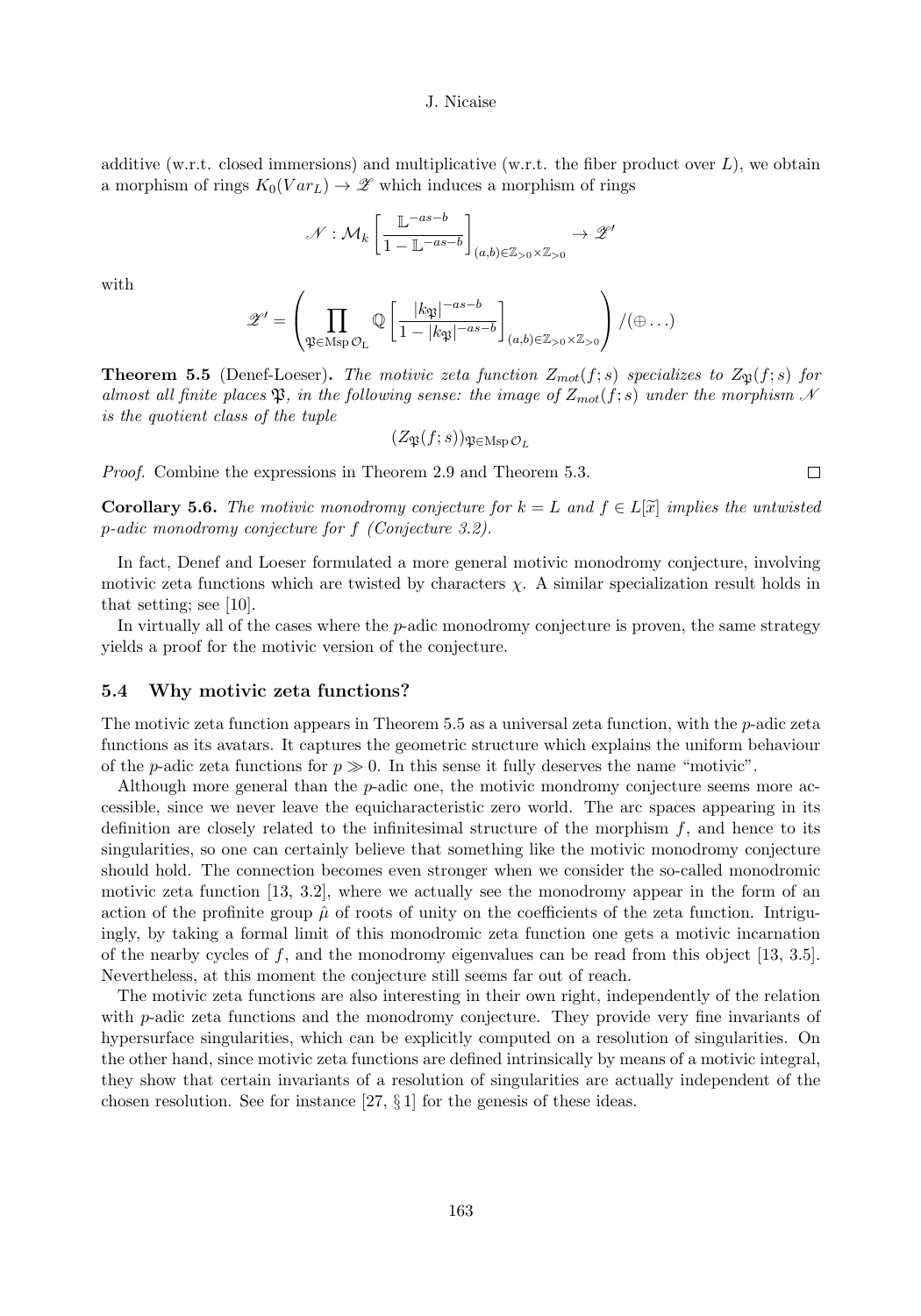# References

- [1] N. A'Campo. La fonction zˆeta d'une monodromie. Comment. Math. Helvetici, 50:233–248, 1975.
- [2] E. Artal Bartolo, P. Cassou-Noguès, I. Luengo, and A. Melle Hernández. Monodromy conjecture for some surface singularities. Ann. Sci. Ecole Norm. Sup.,  $35(4):605-640$ , 2002.
- [3] E. Artal Bartolo, P. Cassou-Noguès, I. Luengo, and A. Melle Hernández. Quasi-ordinary power series and their zeta functions. Mem. Am. Math. Soc., 841, 2005.
- [4] V. Batyrev. Birational Calabi-Yau n-folds have equal Betti numbers. In New trends in Algebraic Geometry, pages 1–11. Cambridge University Press, 1999.
- [5] R. Cluckers and F. Loeser. Constructible motivic functions and motivic integration. Invent. Math., 173(1):23–121, 2008.
- [6] J. Denef. The rationality of the Poincaré series associated to the p-adic points on a variety. Invent. Math., 77:1–23, 1984.
- [7] J. Denef. Local zeta functions and Euler characteristics. Duke Math. J., 63:713–721, 1991.
- [8] J. Denef. Report on Igusa's local zeta function. In Séminaire Bourbaki, Vol. 1990/91, Exp. No.730-744, volume 201-203, pages 359–386, 1991.
- [9] J. Denef. Degree of local zeta functions and monodromy. Compositio Math., 89:207–216, 1993.
- [10] J. Denef and F. Loeser. Motivic Igusa zeta functions. J. Algebraic Geom., 7:505–537, 1998.
- [11] J. Denef and F. Loeser. Germs of arcs on singular algebraic varieties and motivic integration. Invent. Math., 135:201–232, 1999.
- [12] J. Denef and F. Loeser. Definable sets, motives and p-adic integrals. J. Am. Math. Soc., 14(2):429–469, 2001.
- [13] J. Denef and F. Loeser. Geometry on arc spaces of algebraic varieties. Progr. Math., 201:327– 348, 2001.
- [14] J. Denef, J. Nicaise, and P. Sargos. Oscillating integrals and Newton polyhedra. J. Anal. Math., 95:147–172, 2005.
- [15] A. Dimca. Singularities and Topology of Hypersurfaces. Universitext. Springer-Verlag, 1992.
- [16] H. Hironaka. Resolution of singularities of an algebraic variety over a field of characteristic zero. I, II. Ann. of Math., 79(2):109–326, 1964.
- [17] E. Hrushovski and D. Kazhdan. Integration in valued fields. In Ginzburg, V., editor, Algebraic geometry and number theory. In Honor of Vladimir Drinfeld's 50th birthday, volume 253 of Progress in Mathematics, pages 261–405. Basel: Birkhäuser, 2006.
- [18] J. Igusa. Lectures on forms of higher degree (notes by S. Raghavan), volume 59 of Lectures on mathematics and physics, Tata institute of fundamental research. Springer-Verlag, 1978.
- [19] J. Igusa. An introduction to the theory of local zeta functions. Studies in Advanced Mathematics. AMS, 2000.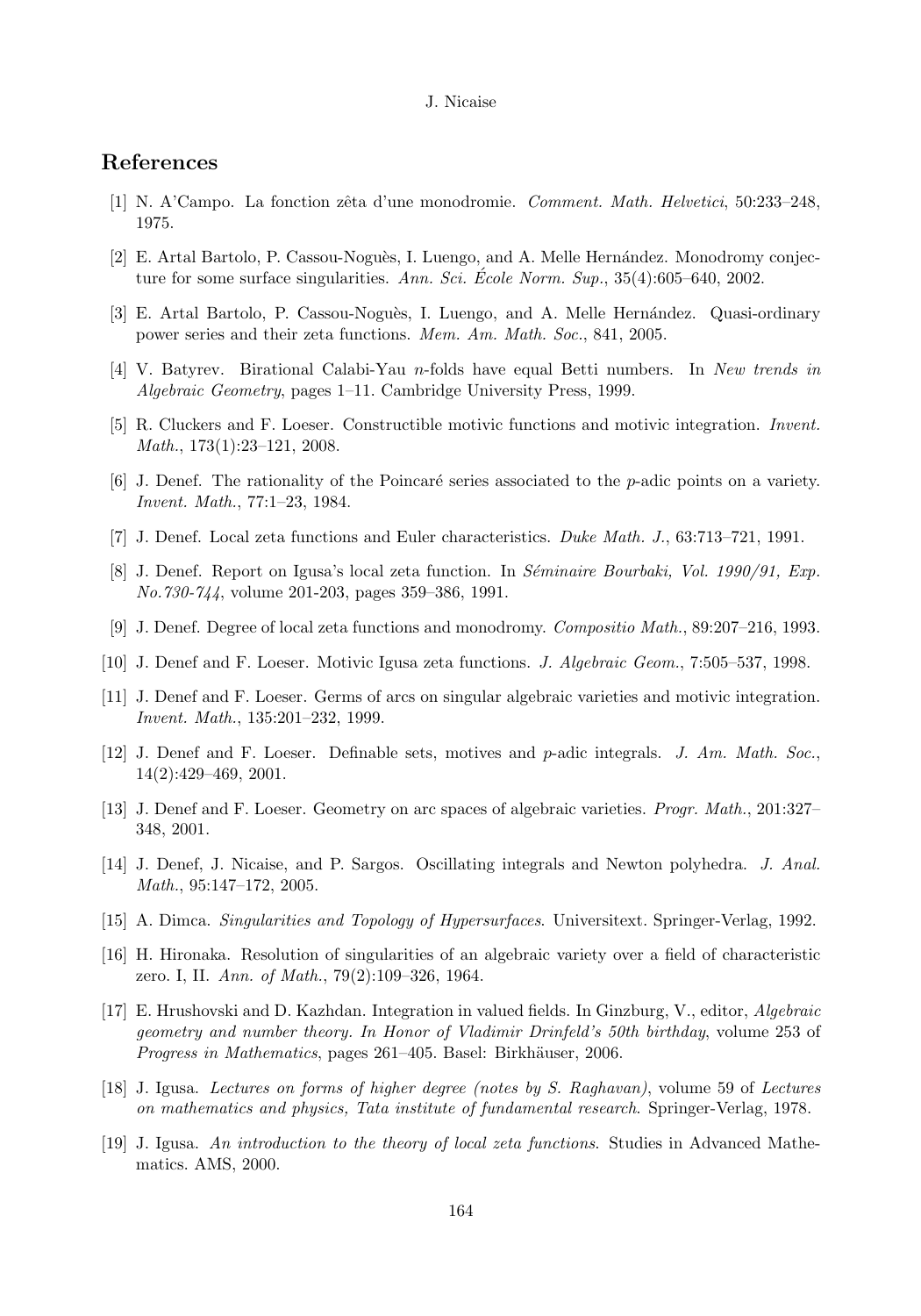- [20] M. Kashiwara. B-functions and holonomic systems. Rationality of roots of B-functions. Invent. Math., 38:33–53, 1976.
- [21] M. Kashiwara. Holonomic systems of linear differential equations with regular singularities and related topics in topology. In Algebraic varieties and analytic varieties, Proc. Symp., Tokyo 1981, volume 1 of Adv. Stud. Pure Math., pages 49–54, 1983.
- [22] T. Kimura, F. Sato, and X.-W. Zhu. On the poles of p-adic complex powers and the b-functions of prehomogeneous vector spaces. Am. J. Math., 112(3):423–437, 1990.
- [23] M. Lejeune-Jalabert and A. Reguera. The Denef-Loeser series for toric surface singularities. In Proceedings of the International Conference on Algebraic Geometry and Singularities (Sevilla,  $2001$ , volume 19 of Rev. Mat. Iberoamericana, pages 581–612, 2003.
- [24] Q. Liu and J. Sebag. The Grothendieck ring of varieties and piecewise isomorphisms. to appear in Math. Z., 2008.
- [25] F. Loeser. Fonctions d'Igusa p-adiques et polynômes de Bernstein. Am. J. of Math., 110:1–22, 1988.
- [26] F. Loeser. Fonctions d'Igusa p-adiques, polynômes de Bernstein, et polyèdres de Newton. J. Reine Angew. Math., 412:75–96, 1990.
- [27] F. Loeser. Seattle lectures on motivic integration. preprint, http://www.dma.ens.fr/ loeser/notes.php, 2008.
- [28] F. Loeser and J. Sebag. Motivic integration on smooth rigid varieties and invariants of degenerations. Duke Math. J., 119:315–344, 2003.
- [29] B. Malgrange. Polynômes de Bernstein-Sato et cohomologie évanescente. Astérisque, 101/102:243–267, 1983.
- [30] J. Milnor. Singular points of complex hypersurfaces, volume 61 of Annals of Math. Studies. Princeton University Press, 1968.
- [31] J. Nicaise. A trace formula for rigid varieties, and motivic Weil generating series for formal schemes. Math. Ann., 343:2, 285–349, 2009.
- [32] J. Nicaise. Arcs and resolution of singularities. Manuscr. Math., 116(3):297–322, 2005.
- [33] J. Nicaise. Motivic generating series for toric surface singularities. Math. Proc. Camb. Philos. Soc., 138(3):383–400, 2005.
- [34] J. Nicaise. Trace formula for varieties over a complete discretely valued field. To appear in J. Reine Angew. Math.
- [35] J. Nicaise and J. Sebag. The motivic Serre invariant, ramification, and the analytic Milnor fiber. Invent. Math., 168(1):133–173, 2007.
- [36] J. Nicaise and J. Sebag. Greenberg approximation and the geometry of arc spaces. To appear in Comm. Algebra.
- [37] B. Poonen. The Grothendieck ring of varieties is not a domain. *Math. Res. Letters*, 9(4):493– 498, 2002.